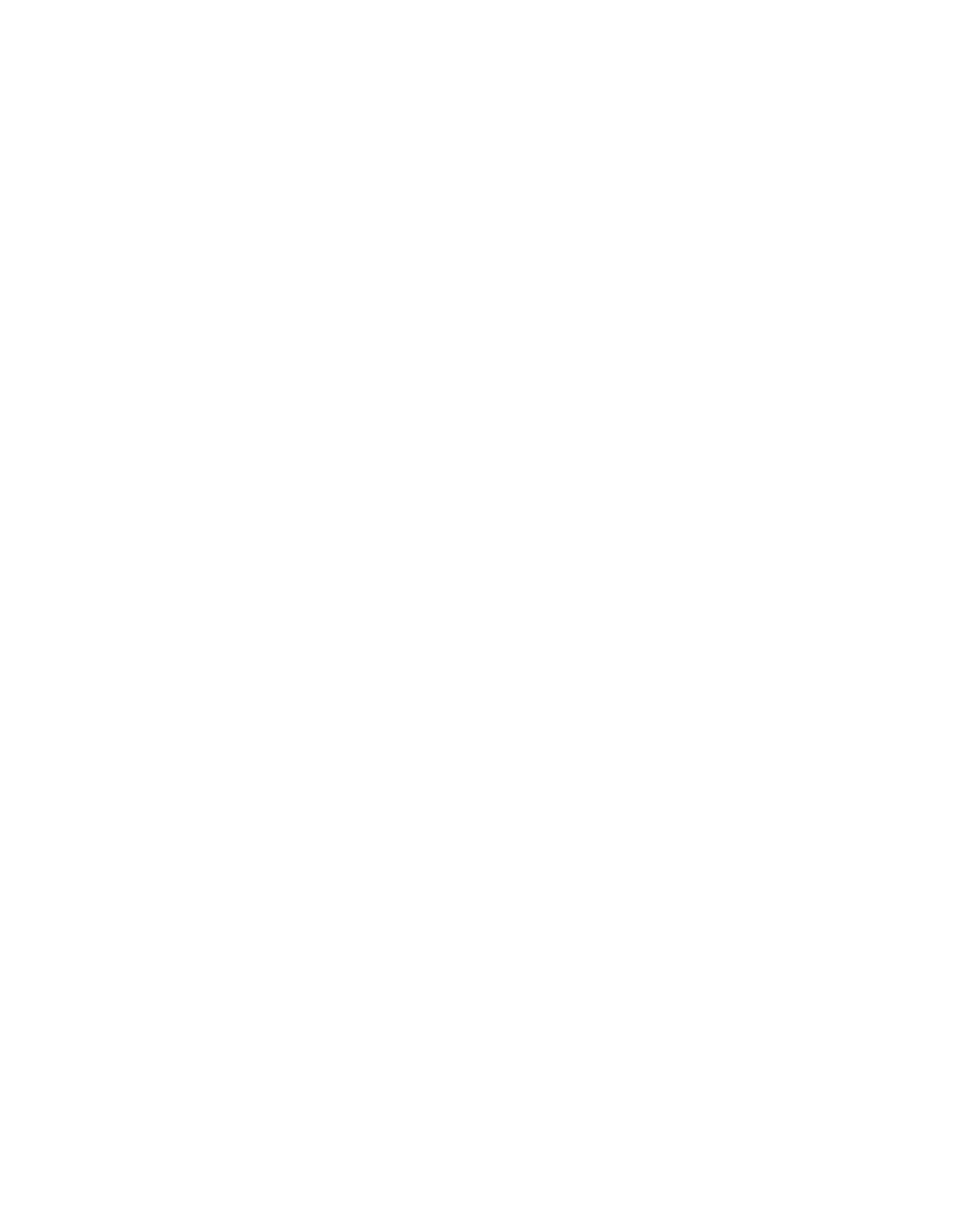# **TABLE OF CONTENTS**

| 1.1              |  |
|------------------|--|
| 1.1.1            |  |
| 1.1.2            |  |
| 1.1.3            |  |
| 1.1.4            |  |
| 1.2 <sub>2</sub> |  |
| 1.2.1            |  |
| 1.2.2            |  |
| 1.2.2.1          |  |
| 1.2.2.2          |  |
| 1.2.2.3          |  |
| 1.2.2.4          |  |
| 1.2.2.5          |  |
|                  |  |
| 1.3 <sup>2</sup> |  |
| 1.3.1            |  |
| 1.3.2            |  |
| 1.3.3            |  |
| 1.3.4            |  |
| 1.3.5            |  |
| 1.3.6            |  |
| 1.4              |  |
| 1.4.1            |  |
| 1.4.2            |  |
| 1.4.3            |  |

#### **LIST OF TABLES**

#### **LIST OF FIGURES**

| FIGURE I-1: GRAPHICAL REPRESENTATION OF THE INVERSE-SQUARE RELATIONSHIP IN SPHERICAL SPREADING 1-4                    |  |
|-----------------------------------------------------------------------------------------------------------------------|--|
|                                                                                                                       |  |
| FIGURE I-3: OCEANIC AMBIENT NOISE LEVELS FROM 1 HERTZ TO 100,000 HERTZ, INCLUDING FREQUENCY RANGES FOR PREVALENT      |  |
|                                                                                                                       |  |
|                                                                                                                       |  |
| FIGURE I-5: VARIOUS SOUND PRESSURE METRICS FOR A HYPOTHETICAL (A) PURE TONE (NON-IMPULSE) AND (B) IMPULSE SOUND  I-13 |  |
| FIGURE I-6: SUMMATION OF ACOUSTIC ENERGY (CUMULATIVE EXPOSURE LEVEL, OR SOUND EXPOSURE LEVEL) FROM A                  |  |
|                                                                                                                       |  |
| FIGURE I-7: CUMULATIVE SOUND EXPOSURE LEVEL UNDER REALISTIC CONDITIONS WITH A MOVING, INTERMITTENTLY PINGING          |  |
|                                                                                                                       |  |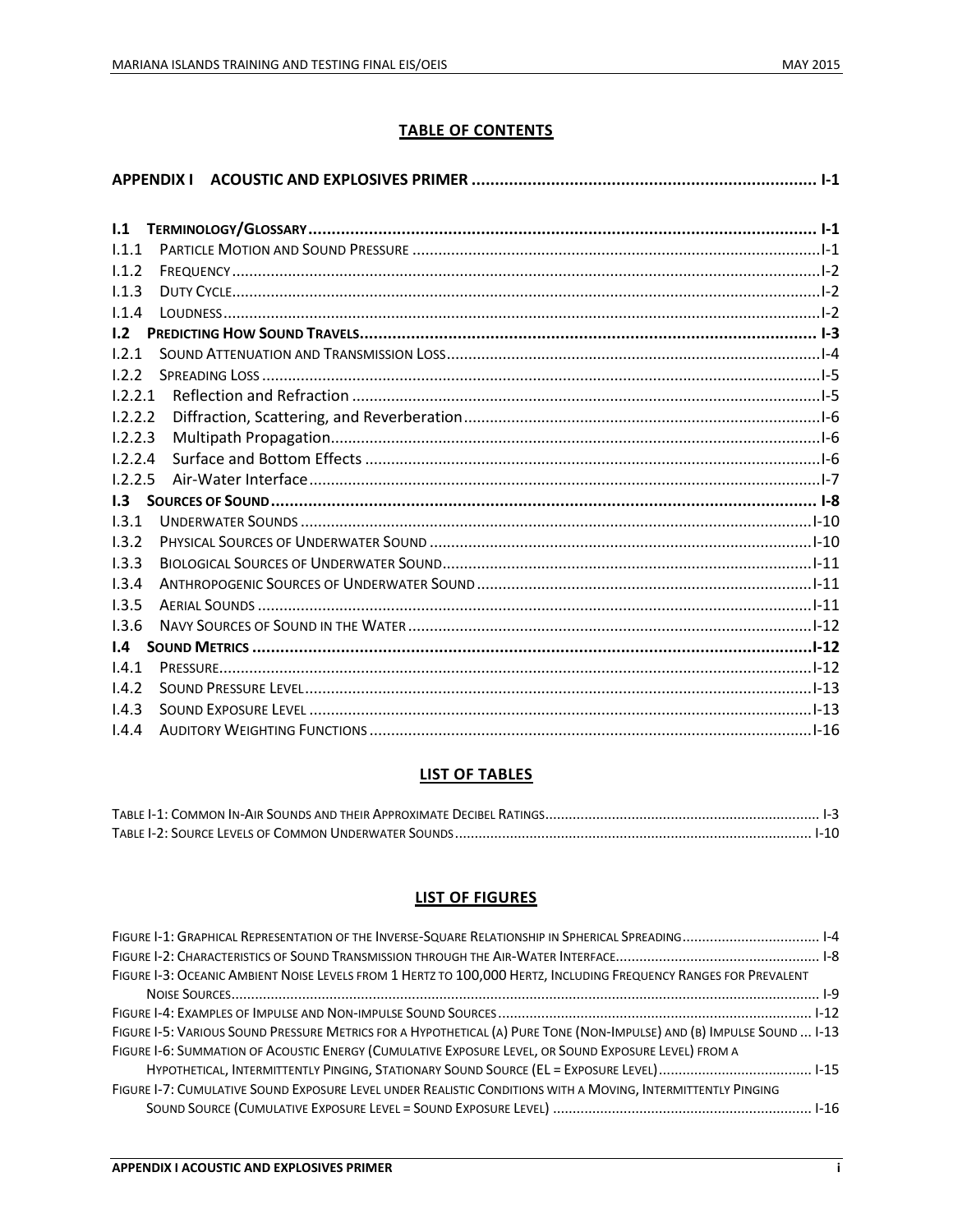This Page Intentionally Left Blank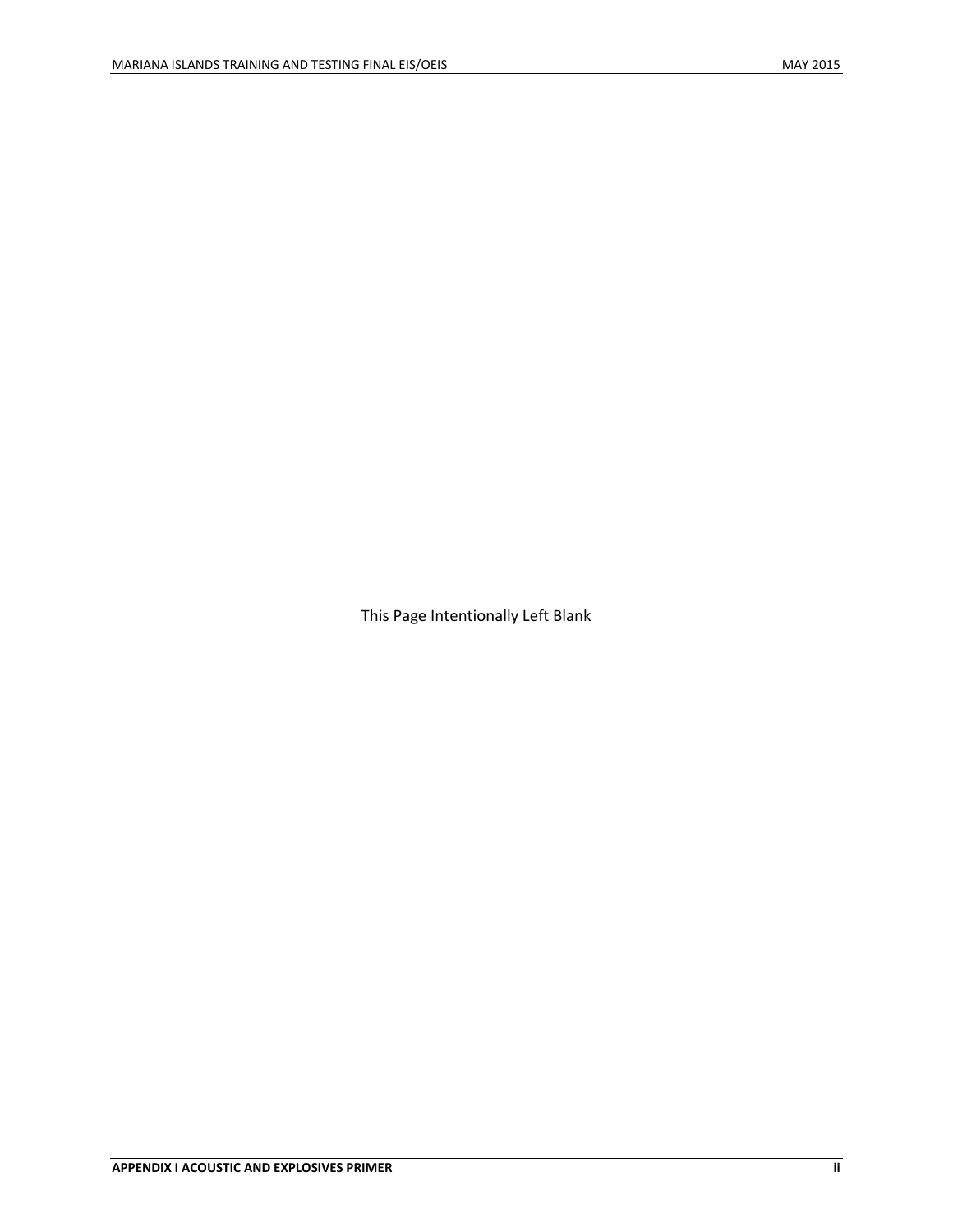# <span id="page-4-0"></span>**APPENDIX I ACOUSTIC AND EXPLOSIVES PRIMER**

This section introduces acoustic principles and terminology describing how sound travels or "propagates" in air and water. These terms and concepts are used when analyzing potential impacts due to acoustic sources and explosives used during naval testing and training. This section briefly explains the transmission of sound; introduces some of the basic mathematical formulas used to describe the transmission of sound; and defines acoustical terms, abbreviations, and units of measurement. Because seawater is a very efficient medium for the transmission of sound, the differences between transmission of sound in water and in air are discussed. Finally, it discusses the various sources of underwater sound, including physical, biological, and anthropogenic sounds.

# <span id="page-4-1"></span>**I.1 TERMINOLOGY/GLOSSARY**

*Sound* is an oscillation in pressure, particle displacement, or particle velocity, as well as the auditory sensation evoked by these oscillations, although not all sound waves evoke an auditory sensation (i.e., they are outside of an animal's hearing range) (ANSI S1.1-1994). Sound may be described in terms of both physical and subjective attributes. Physical attributes may be directly measured. Subjective (or sensory) attributes cannot be directly measured and require a listener to make a judgment about the sound. Physical attributes of a sound at a particular point are obtained by measuring pressure changes as sound waves pass. The following material provides a short description of some of the basic parameters of sound.

# <span id="page-4-2"></span>**I.1.1 PARTICLE MOTION AND SOUND PRESSURE**

Sound can be described as a vibration traveling through a medium (air or water in this analysis) in the form of a wave. Introducing a vibration from a sound source into water causes the water particles to vibrate, or oscillate about their original position, and collide with each other, transferring the vibration through the water in the form of a wave. As the sound wave travels through the water, the particles of water oscillate but do not actually travel with the wave. The result is a mechanical disturbance (i.e., the sound wave) that propagates away from the sound source.

Sound has two components: particle motion and pressure. Particle motion is quantified as the velocity, amount of displacement (i.e., amplitude), and direction of the displacement of the particles in the medium. The pressure component of sound is created when vibrations in the medium compress and then decompress the particles in the medium in an oscillating manner, resulting in fluctuations in pressure that propagate through the medium as a sound wave. The basic unit of sound pressure is the Pascal (Pa) (1 Pa =  $1.45 \times 10^{-4}$  pounds per square inch), although the most commonly encountered unit is the micropascal ( $\mu$ Pa) (1  $\mu$ Pa = 1  $\times$  10<sup>-6</sup> Pascal). Animals with an eardrum or similar structure directly detect the pressure component of sound. Some marine fish also have specializations to detect pressure changes. Certain animals (e.g., most invertebrates and many marine fish) do not have anatomical structures that enable them to detect the pressure component of sound and are only sensitive to the particle motion component of sound. The particle motion component of sound that these animals can detect degrades more rapidly with distance from the sound source than the pressure component, such that particle motion is most detectable by these animals near the sound source. This difference in acoustic energy sensing mechanisms limits the range at which these animals can detect most sound sources analyzed in this document.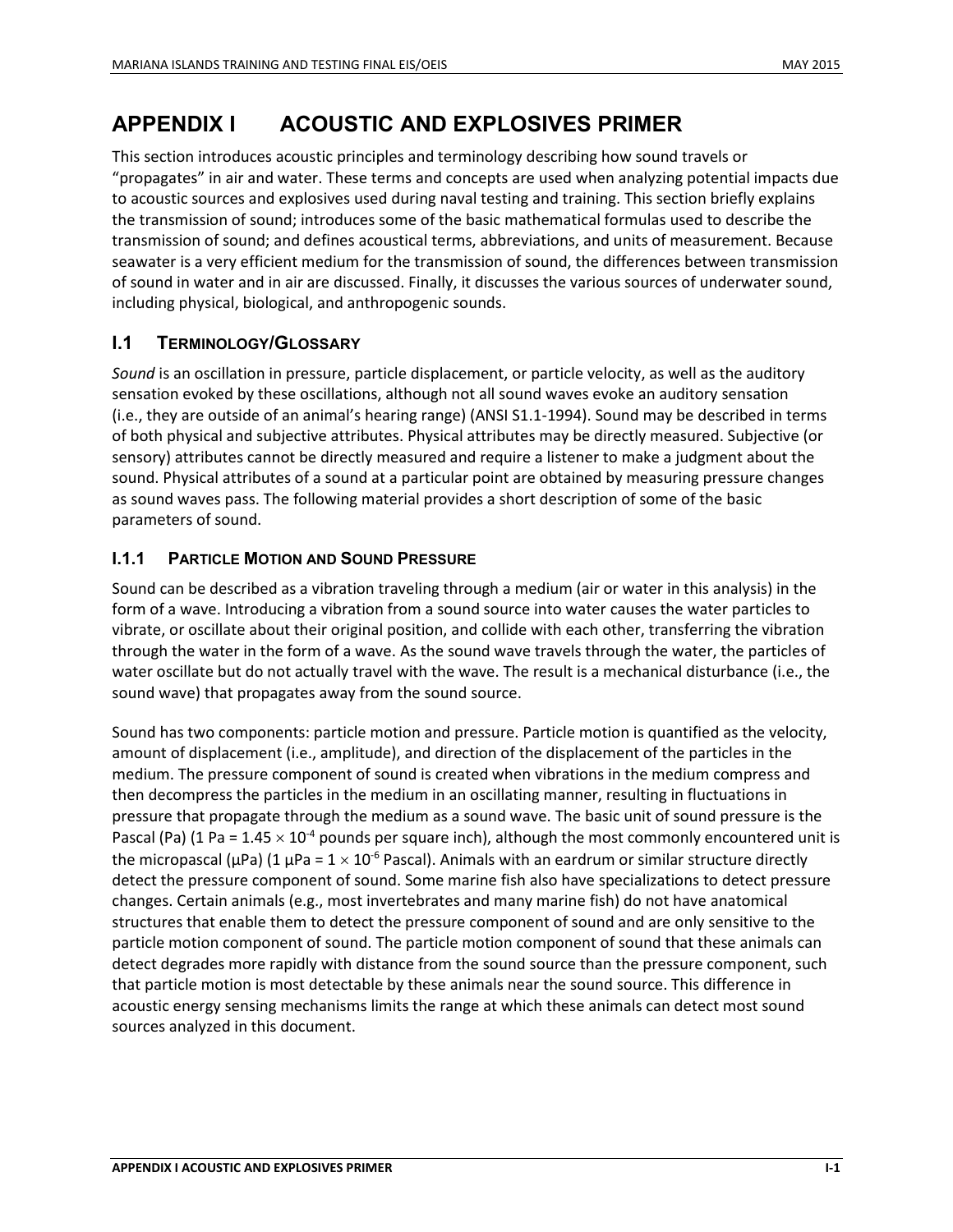# <span id="page-5-0"></span>**I.1.2 FREQUENCY**

The number of oscillations or waves per second is called the frequency of the sound, and the metric is Hertz (Hz). One Hz is equal to one oscillation per second, and 1 kilohertz (kHz) is equal to 1,000 oscillations per second. The inverse of the frequency is the period or duration of one acoustic wave.

Frequency is the physical attribute most closely associated with the subjective attribute "pitch"; the higher the frequency, the higher the pitch. Human hearing generally spans the frequency range from 20 Hz to 20 kHz. The pitch based on these frequencies is subjectively "low" (at 20 Hz) or "high" (at 20 kHz).

Pure tones have a constant, single frequency. Complex tones contain multiple, discrete frequencies, rather than a single frequency. Broadband sounds are spread across many frequencies. The frequency range of a sound is called its bandwidth. A harmonic of a sound at a particular frequency is a multiple of that frequency (e.g., harmonic frequencies of a 2 kHz tone are 4 kHz, 6 kHz, 8 kHz, etc.). A source operating at a nominal frequency may emit several harmonic frequencies at much lower sound pressure levels.

In this document, sounds are generally described as either low- (less than 1 kHz), mid- (1 kHz–10 kHz), high- (greater than 10 kHz–100 kHz), or very high- (greater than 100 kHz) frequency. Hearing ranges of marine animals (e.g., fish, birds, and marine mammals) are quite varied and are species-dependent. For example, some fish can hear sounds below 100 Hz and some species of marine mammals have hearing capabilities that extend above 100 kHz. Discussions of sound and potential impacts must therefore focus not only on the sound pressure, but the composite frequency of the sound and the species considered.

# <span id="page-5-1"></span>**I.1.3 DUTY CYCLE**

Duty cycle describes the portion of time that a sound source actually generates sound. It is defined as the percentage of the time during which a sound is generated over a total operational period. For example, if a sound navigation and ranging (sonar) source produces a 10-second ping once every 100 seconds, the duty cycle is 10 percent. Duty cycles vary among different acoustic sources; in general, a low duty cycle is 20 percent or less and a high duty cycle is 80 percent or higher.

# <span id="page-5-2"></span>**I.1.4 LOUDNESS**

Sound levels are normally expressed in decibels (dB), a commonly misunderstood term. Although the term decibel always means the same thing, decibels may be calculated in several ways, and the explanations of each can quickly become both highly technical and confusing.

Because mammalian ears can detect large pressure ranges and humans judge the relative loudness of sounds by the ratio of the sound pressures (a logarithmic behavior), sound pressure level is described by taking the logarithm of the ratio of the sound pressure to a reference pressure (American National Standards Institute 1994). Use of a logarithmic scale compresses the wide range of pressure values into a more usable numerical scale. (The softest audible sound has a power of about 0.000000000001 watt/square meter (m<sup>2</sup>) and the threshold of pain is around 1 watt/m<sup>2</sup>. With the advantage of the logarithmic scale, this ratio is efficiently described as 120 dB.)

On the decibel scale, the smallest audible sound (near total silence) is 0 dB. A sound 10 times more powerful is 10 dB. A sound 100 times more powerful than near total silence is 20 dB. A sound 1,000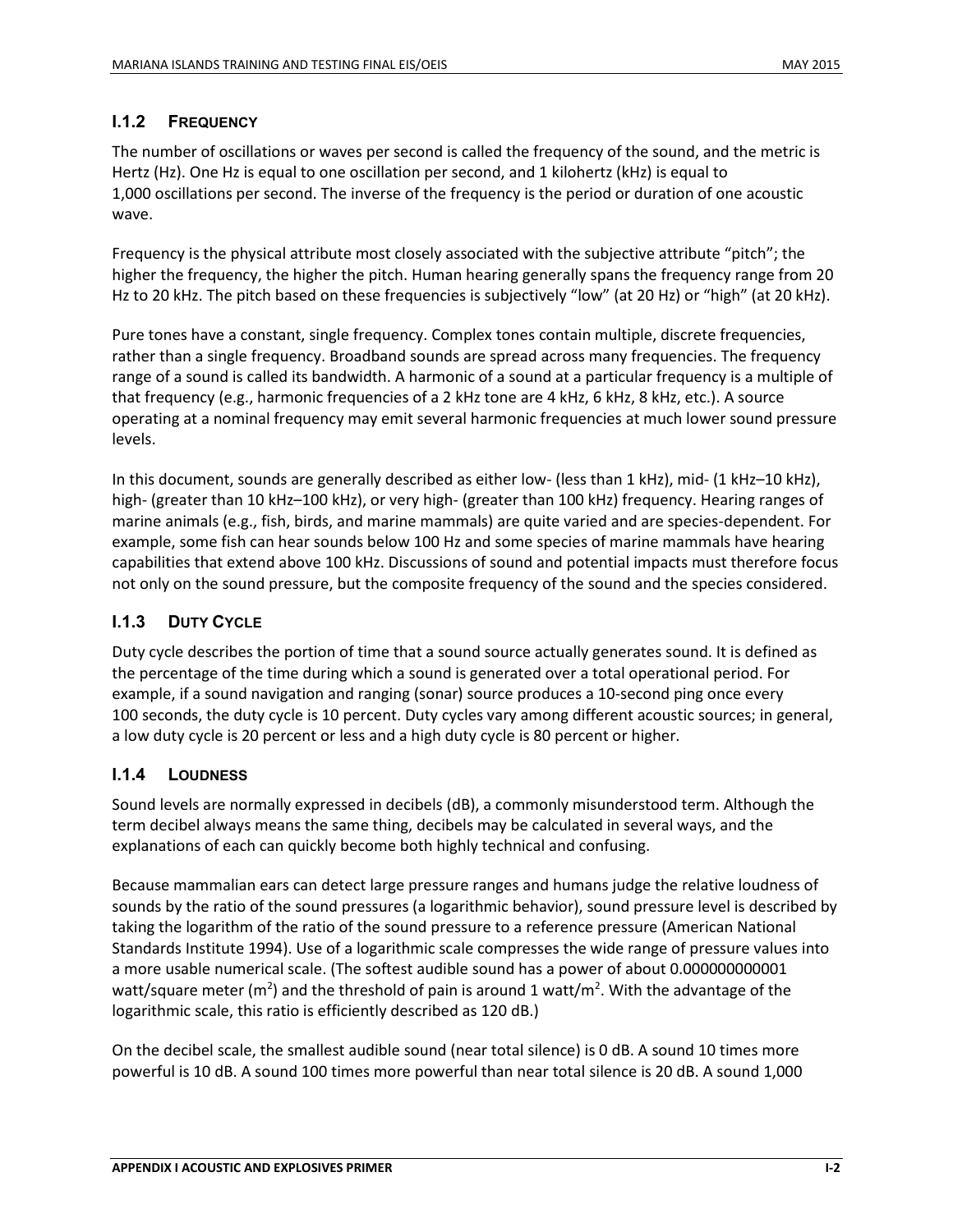<span id="page-6-1"></span>times more powerful than near total silence is 30 dB. Table I-1 compares common sounds to their approximate decibel rating.

| <b>Source</b>       | <b>Source Level</b><br>(dB re 20 $\mu$ Pa at 1 m) |
|---------------------|---------------------------------------------------|
| Near total silence  | 0                                                 |
| Whisper             | 15                                                |
| Normal conversation | 60                                                |
| Lawnmower           | 90                                                |
| Car horn            | 110                                               |
| Rock concert        | 120                                               |
| Gunshot             | 140 (peak)                                        |

**Table I-1: Common In-Air Sounds and their Approximate Decibel Ratings**

Note:  $dB$  re 20 µPa at 1 m = decibels referenced to 20 micropascals at 1 meter

# <span id="page-6-0"></span>**I.2 PREDICTING HOW SOUND TRAVELS**

Sounds are produced throughout a wide range of frequencies, including frequencies beyond the audible range of a given receptor. Most sounds heard in the environment do not consist of a single frequency, but rather a broad band of frequencies differing in sound level. The intensities of each frequency add to generate perceptible sound.

The speed of sound is not affected by the intensity, amplitude, or frequency of the sound, but rather depends wholly on characteristics (e.g., the density and the compressibility) of the medium through which it is passing. Sound travels faster through a medium that is harder to compress. For example, water is more difficult to compress than air, and sound travels approximately 1,100 feet per second (ft./s [340 meters per second {m}/s]) in air and 4,900 ft./s (1,500 m/s) in seawater.

The speed of sound in air is primarily influenced by temperature, relative humidity, and pressure, because these factors affect the density and compressibility of air. Generally, the speed of sound in air increases as air temperature increases. Sound travels faster in seawater than in air, because seawater is more difficult to compress than air, making seawater a more efficient medium for the transmission of sound. As with air, the speed of sound through seawater increases with increasing temperature, and to a lesser degree, with increasing pressure and salinity.

In the simple case of sound propagating from a point source without obstruction or reflection, the sound waves take on the shape of an expanding sphere. As spherical propagation continues, the sound energy is distributed over an ever-larger area following the inverse square law: the intensity of a sound wave decreases inversely with the square of the distance between the source and the receptor. For example, doubling the distance between the receptor and a sound source results in a reduction in the intensity of the sound of one-fourth of its initial value; tripling the distance results in one-ninth of the original intensity, and so on (Figure I-1). As expected, sound intensity drops at increasing distance from the point source. In spherical propagation, sound pressure levels drop an average of 6 dB for every doubling of distance from the source. Potential impacts on sensitive receptors, then, are directly related to the distance from the receptor to the noise source, and the intensity of the noise source itself.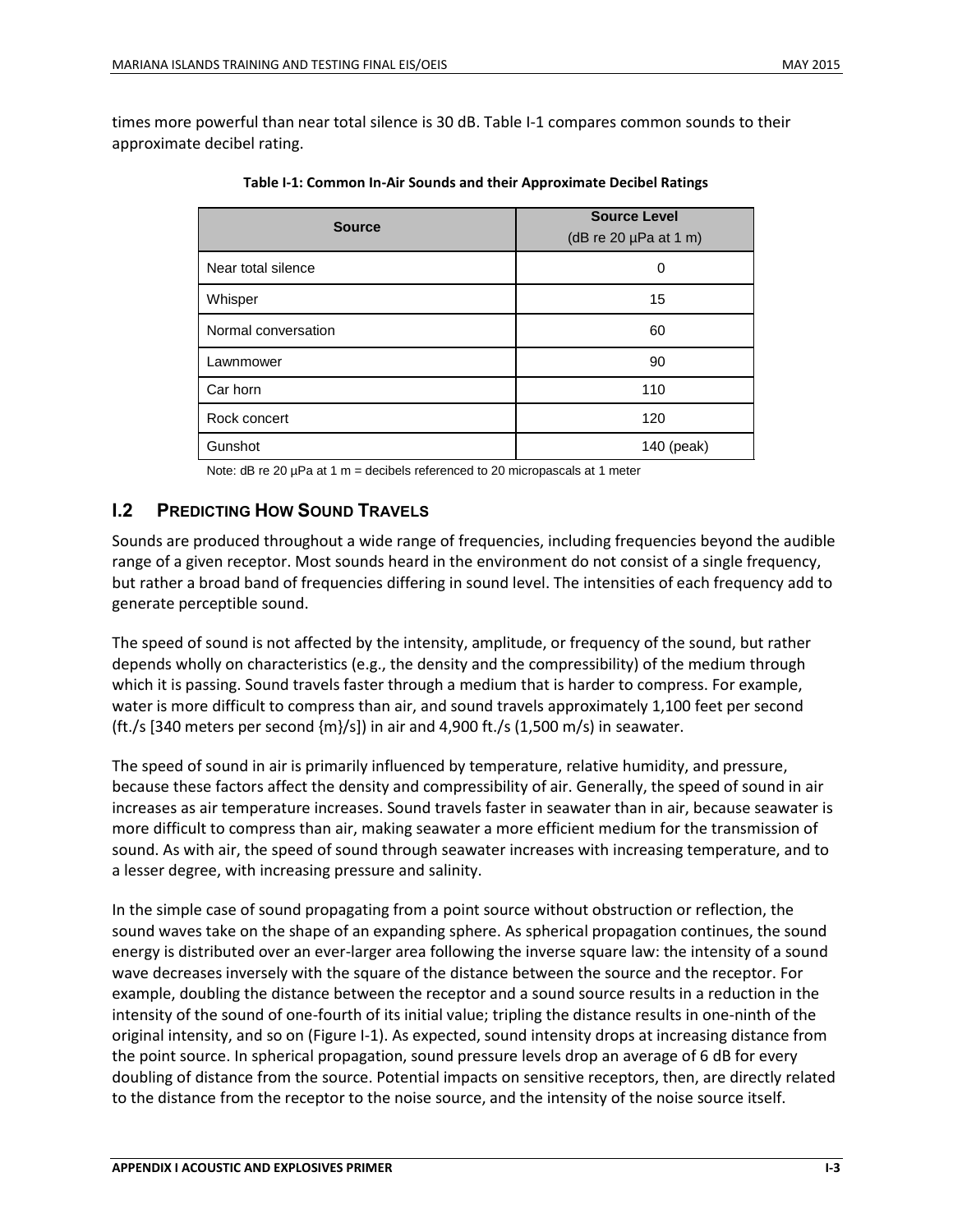

**Figure I-1: Graphical Representation of the Inverse-Square Relationship in Spherical Spreading**

<span id="page-7-1"></span>While the concept of a sound wave traveling from its source to a receptor is relatively simple, sound propagation is quite complex because of the simultaneous presence of numerous sound waves of different frequencies and other phenomena such as reflections of sound waves and subsequent constructive (additive) or destructive (cancelling) interferences between reflected and incident waves. Other factors such as refraction, diffraction, bottom type, and surface conditions also affect sound propagation. While simple examples are provided here for illustration, the Navy Acoustic Effects Model used to quantify acoustic exposures to marine mammals and sea turtles takes into account the influence of multiple factors to predict acoustic propagation (Marine Species Modeling Team 2012).

# <span id="page-7-0"></span>**I.2.1 SOUND ATTENUATION AND TRANSMISSION LOSS**

As a sound wave passes through a medium, the intensity decreases with distance from the sound source. This phenomenon is known as attenuation or propagation loss. Sound attenuation may be described in terms of transmission loss (TL). The units of transmission loss are dB. The transmission loss is used to relate the source level (SL), defined as the sound pressure level produced by a sound source at a distance of 3.3 ft. (1 m), and the received level (RL) at a particular location, as follows:

$$
RL = SL - TL
$$

The main contributors to sound attenuation are as follows:

- Geometrical spreading of the sound wave as it propagates away from the source
- Sound absorption (conversion of sound energy into heat)
- Scattering, diffraction, multipath interference, boundary effects
- Other nongeometrical effects (Urick 1983)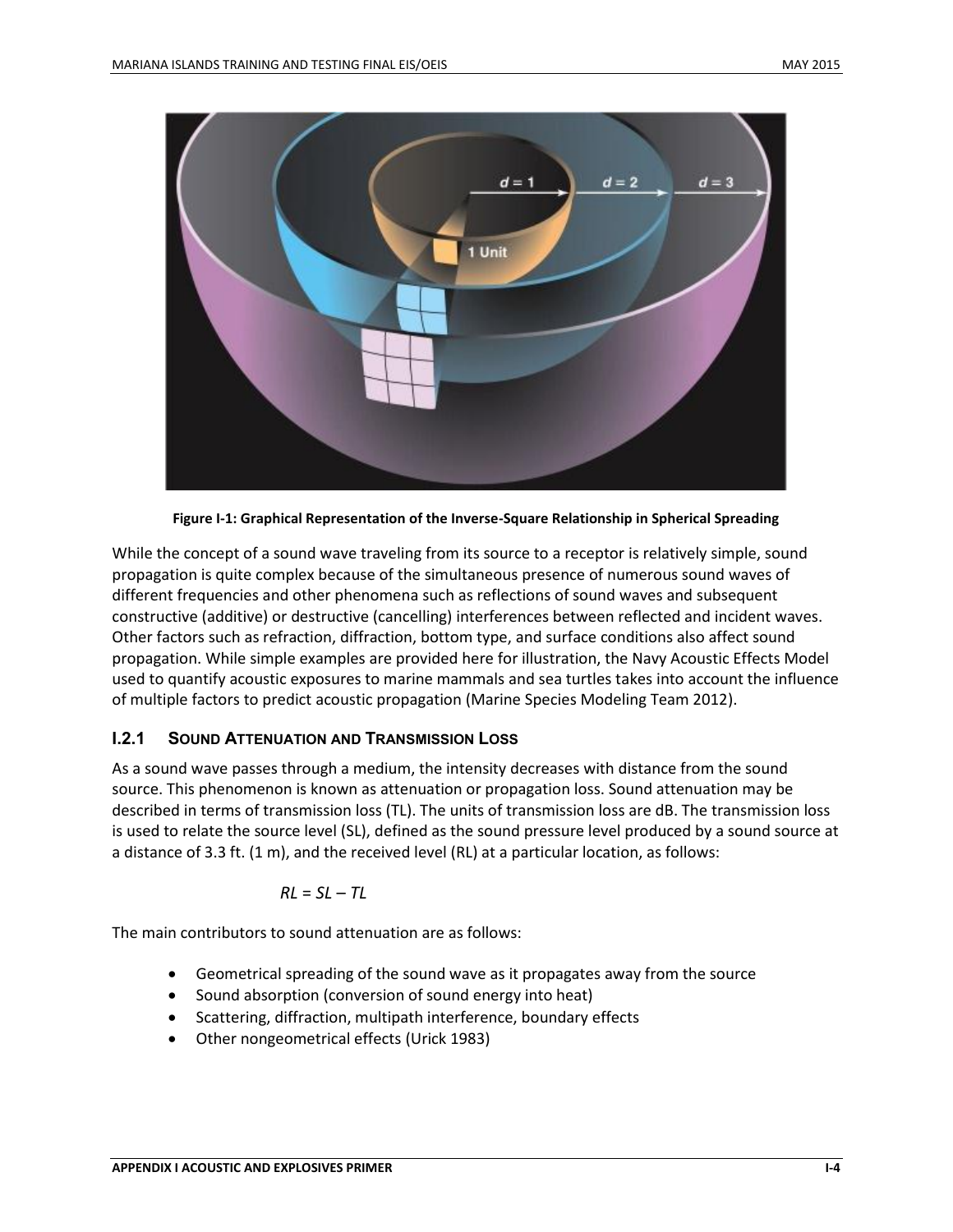# <span id="page-8-0"></span>**I.2.2 SPREADING LOSS**

Spreading loss is a geometrical effect representing regular weakening of a sound wave as it spreads out from a source (Campbell et al. 1988). Spreading describes the reduction in sound pressure caused by the increase in surface area as the distance from a sound source increases. Spherical and cylindrical spreading are common types of spreading loss.

As described before, a point sound source in a homogeneous medium without boundaries will radiate spherical waves—the acoustic energy spreads out from the source in the form of a spherical shell. As the distance from the source increases, the shell surface area increases. If the sound power is fixed, the sound intensity must decrease with distance from the source (intensity is power per unit area). The surface area of a sphere is  $4\pi r^2$ , where r is the sphere radius, so the change in intensity is proportional to the radius squared. This relationship is known as the spherical spreading law. The transmission loss for spherical spreading is:

$$
TL = 20\log_{10}r
$$

where *r* is the distance from the source. This is equivalent to a 6 dB reduction in sound pressure level for each doubling of distance from the sound source. For example, calculated transmission loss for spherical spreading is 40 dB at 328.1 ft. (100 m) and 46 dB at 656.2 ft. (200 m).

In cylindrical spreading, spherical waves expanding from the source are constrained by the water surface and the seafloor and take on a cylindrical shape. In this case the sound wave expands in the shape of a cylinder rather than a sphere and the transmission loss is:

$$
TL = 10\log_{10}r
$$

Cylindrical spreading is an approximation to wave propagation in a water-filled channel with horizontal dimensions much larger than the depth. Cylindrical spreading predicts a 3 dB reduction in sound pressure level for each doubling of distance from the source. For example, calculated transmission loss for cylindrical spreading is 20 dB at 328.1 ft.  $(100 \text{ m})$  and 23 dB at 656.2 ft.  $(200 \text{ m})$ .

# <span id="page-8-1"></span>**I.2.2.1 Reflection and Refraction**

When a sound wave propagating in a medium encounters a second medium with a different density (e.g., the air-water boundary) part of the incident sound will be reflected back into the first medium and part will be transmitted into the second medium (Kinsler et al. 1982). The propagation direction will change as the sound wave enters the second medium; this phenomenon is called refraction. Refraction may also occur within a single medium if the properties of the medium change enough to cause a variation in the sound speed.

Refraction of sound resulting from spatial variations in the sound speed is one of the most important phenomena that affect sound propagation in water (Urick 1983). The sound speed in the ocean primarily depends on hydrostatic pressure (i.e., depth) and temperature. Sound speed increases with both hydrostatic pressure and temperature. In seawater, temperature has the most important effect on sound speed for depths less than about 1,000 ft. (300 m). Below 4,900 ft. (1,500 m), the hydrostatic pressure is the dominant factor because the water temperature is relatively constant. The variation of sound speed with depth in the ocean is called a sound speed profile.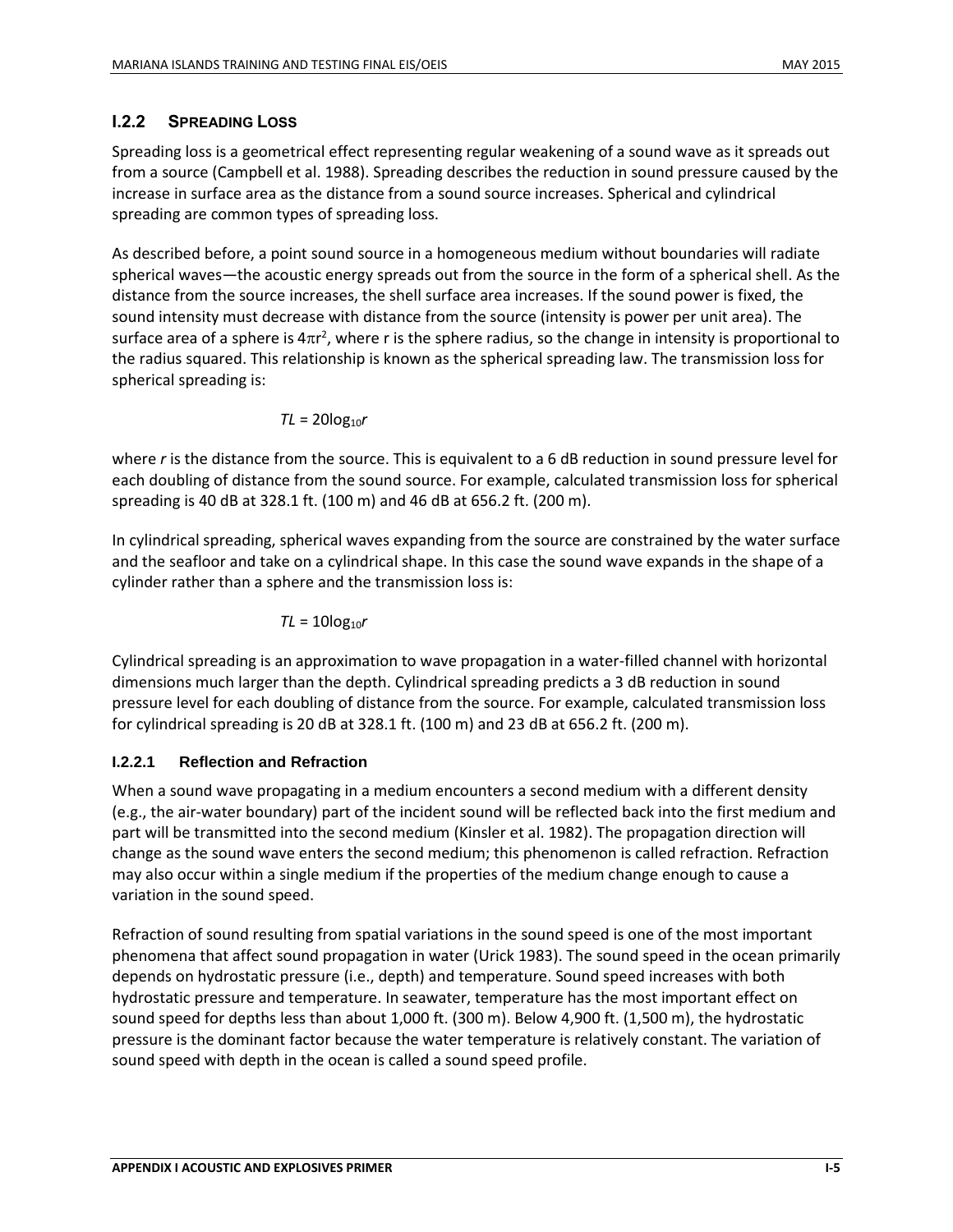Although the actual variations in sound speed are small, the existence of sound speed gradients in the ocean has an enormous effect on the propagation of sound in the ocean. If one pictures sound as rays emanating from an underwater source, the propagation of these rays changes as a function of the sound speed profile in the water column. Specifically, the directions of the rays bend toward regions of slower sound speed. This phenomenon creates ducts in which sound becomes "trapped," allowing it to propagate with high efficiency for large distances within certain depth boundaries. During winter months, the reduced sound speed at the surface due to cooling can create a surface duct that efficiently propagates sound such as shipping noise. The deep sound channel or Sound Frequency and Ranging channel is another duct that exists where sound speeds are lowest in the water column (2,000–4,000 ft. [600 m–1,200 m] depth at the mid-latitudes). Intense low-frequency underwater sounds, such as explosions, can be detected halfway around the world from their source via the Sound Frequency and Ranging channel (Baggeroer and Munk 1992).

# <span id="page-9-0"></span>**I.2.2.2 Diffraction, Scattering, and Reverberation**

Sound waves experience diffraction in much the same manner as light waves. Diffraction may be thought of as the bending of a sound wave around an obstacle. Common examples include sound heard from a source around the corner of a building and sound propagating through a small gap in an otherwise closed door or window. An obstacle or inhomogeneity (e.g., smoke, suspended particles, or gas bubbles) in the path of a sound wave causes scattering if secondary sound spreads out from it in a variety of directions (Pierce 1989). Scattering is similar to diffraction. Normally diffraction is used to describe sound bending or scattering from a single object, and scattering is used when there are multiple objects. Reverberation, or echo, refers to the prolongation of a sound that occurs when sound waves in an enclosed space are repeatedly reflected from the boundaries defining the space, even after the source has stopped emitting.

# <span id="page-9-1"></span>**I.2.2.3 Multipath Propagation**

In multipath propagation, sound may not only travel a direct path from a source to a receiver, but also be reflected from the surface or bottom multiple times before reaching the receiver (Urick 1983). At some distances, the reflected wave will be in phase with the direct wave (their waveforms add together) and at other distances the two waves will be out of phase (their waveforms cancel). The existence of multiple sound paths, or rays, arriving at a single point can result in multipath interference, a condition that permits the addition and cancellation between sound waves resulting in the fluctuation of sound levels over short distances. A special case of multipath propagation loss is called the Lloyd mirror effect, where the sound field near the water's surface reaches a minimum because of the destructive interference (cancellation) between the direct sound wave and the sound wave being reflected from the surface. This can cause the sound level to decrease dramatically within the top few meters of the water column.

# <span id="page-9-2"></span>**I.2.2.4 Surface and Bottom Effects**

Because the sea surface reflects and scatters sound, it has a major effect on the propagation of underwater sound in applications where either the source or receiver is at a shallow depth (Urick 1983). If the sea surface is smooth, the reflected sound pressure is nearly equal to the incident sound pressure; however, if the sea surface is rough, the amplitude of the reflected sound wave will be reduced.

The sea bottom is also a reflecting and scattering surface, similar to the sea surface. Sound interaction with the sea bottom is more complex, however, primarily because the acoustic properties of the sea bottom are more variable and the bottom is often layered into regions of differing density. For a hard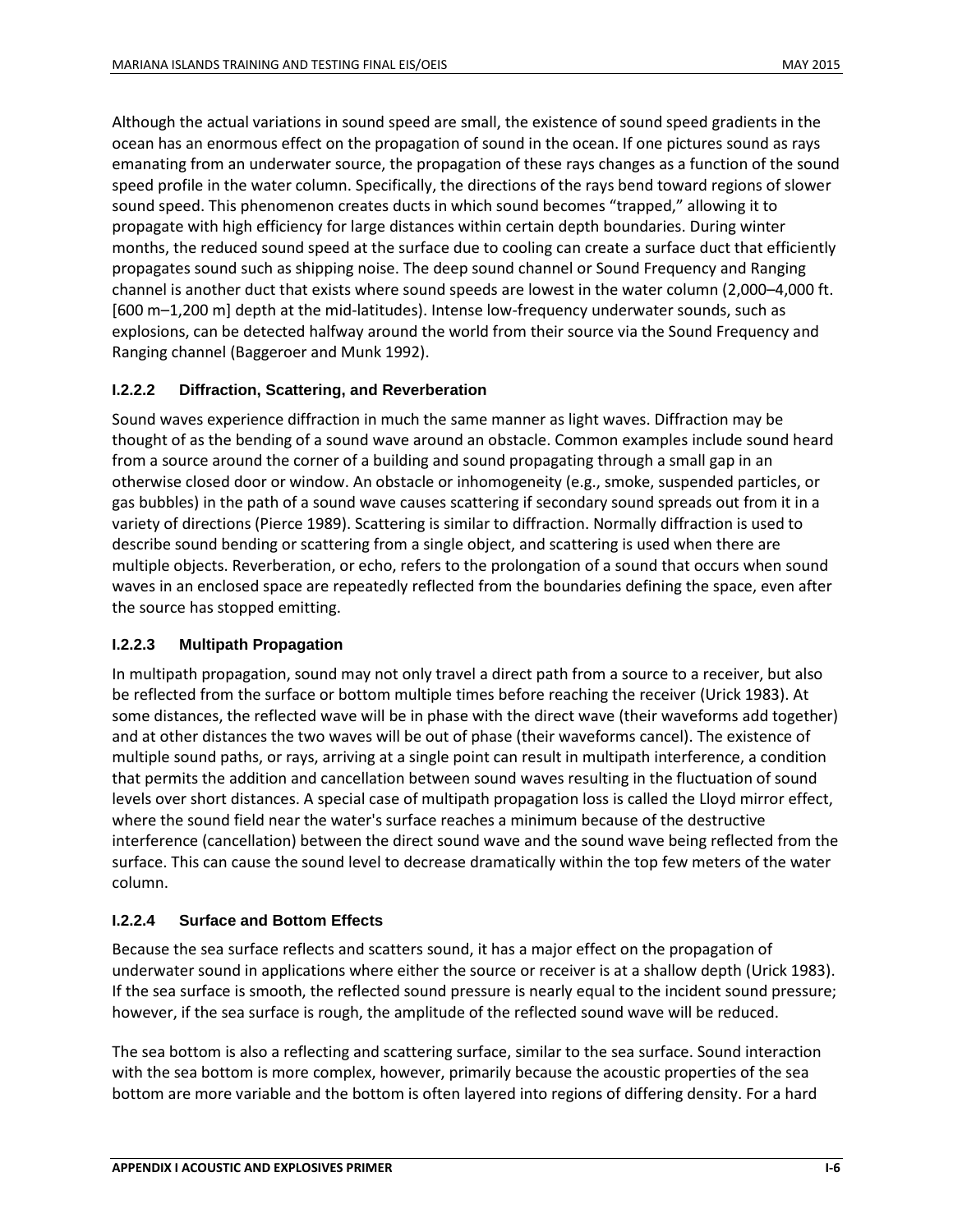bottom such as rock, the reflected wave will be approximately in phase with the incident wave. Thus, near the ocean bottom, the incident and reflected sound pressures may add together, resulting in an increased sound pressure near the sea bottom.

#### <span id="page-10-0"></span>**I.2.2.5 Air-Water Interface**

Sound from aerial sources such as aircraft, muzzle blasts, and projectile sonic booms, can be transmitted into the water. The most studied of these sources are fixed-wing aircraft and helicopters, which create noise with most energy below 500 Hz. Noise levels in water are highest at the surface and are highly dependent on the altitude of the aircraft and the angle at which the aerial sound encounters the ocean surface. Transmission of the sound once it is in the water is identical to any other sound as described in the section above.

Transmission of sound from a moving airborne source to a receptor underwater is influenced by numerous factors and has been addressed by Young (1973), Urick (1983), Richardson et al*.* (1995), Eller and Cavanagh (2000), Laney and Cavanagh (2000), and others. Sound is transmitted from an airborne source to a receptor underwater by four principal means: (1) a direct path, refracted upon passing through the air-water interface; (2) direct-refracted paths reflected from the bottom in shallow water; (3) evanescent transmission in which sound travels laterally close to the water surface; and (4) scattering from interface roughness due to wave motion.

Airborne sound is refracted upon transmission into water because sound waves move faster through water than through air (a ratio of about 4:1). When a sound wave hits the surface of the water at angles greater than 13 degrees from vertical, all of the sound is reflected and no sound enters the water. As a result, most of the acoustic energy transmitted into the water from an aircraft arrives through a relatively narrow cone extending vertically downward from the aircraft [\(Figure I-2\)](#page-11-1). The intersection of this cone with the surface traces a "footprint" directly beneath the flight path, with the width of the footprint being a function of aircraft altitude. Sound may enter the water outside of this cone due to surface scattering and as evanescent waves, which travel laterally near the water surface.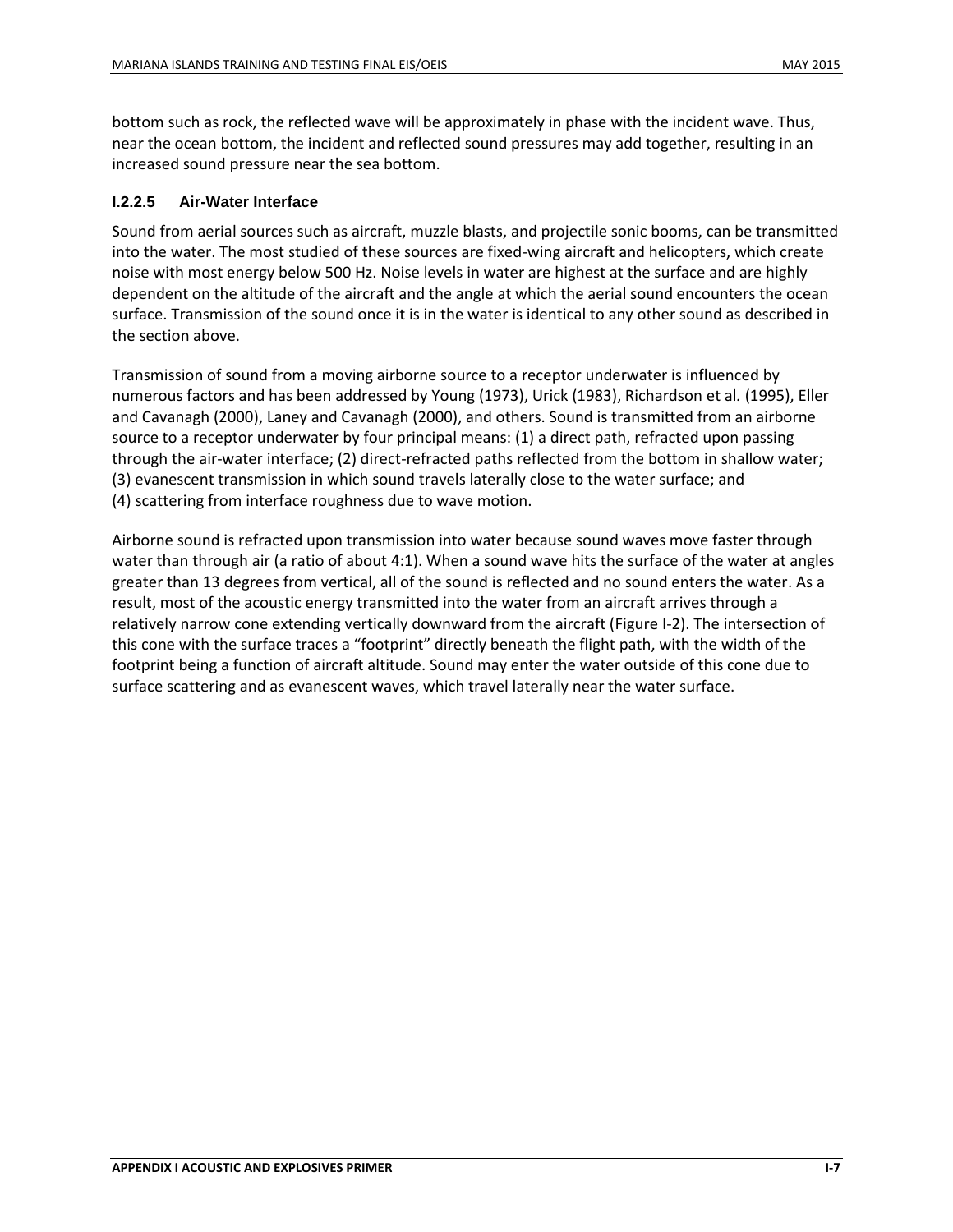

Source: Richardson et al. 1995

#### **Figure I-2: Characteristics of Sound Transmission through the Air-Water Interface**

<span id="page-11-1"></span>The sound pressure field is actually doubled (+6 dB) at the air-to-water interface because of the large difference in the acoustic properties of water and air. For example, an airborne sound with a sound pressure level of 100 dB re 1  $\mu$ Pa at the sea surface becomes 106 dB re 1  $\mu$ Pa just below the surface. The pressure and sound levels then decrease with increasing distance as they would for any other in-water noise.

# <span id="page-11-0"></span>**I.3 SOURCES OF SOUND**

Ambient noise is the collection of ever-present sounds of both natural and human-generated origin. Ambient noise in the ocean comprises sound generated by natural physical, natural biological, and anthropogenic (human-generated) sources [\(Figure I-3\)](#page-12-0). Preindustrial physical and biological noise sources in marine environments were often not high enough to interfere with the hearing of marine animals (Richardson et al. 1995). However, the increase in anthropogenic noise sources in recent times is a concern.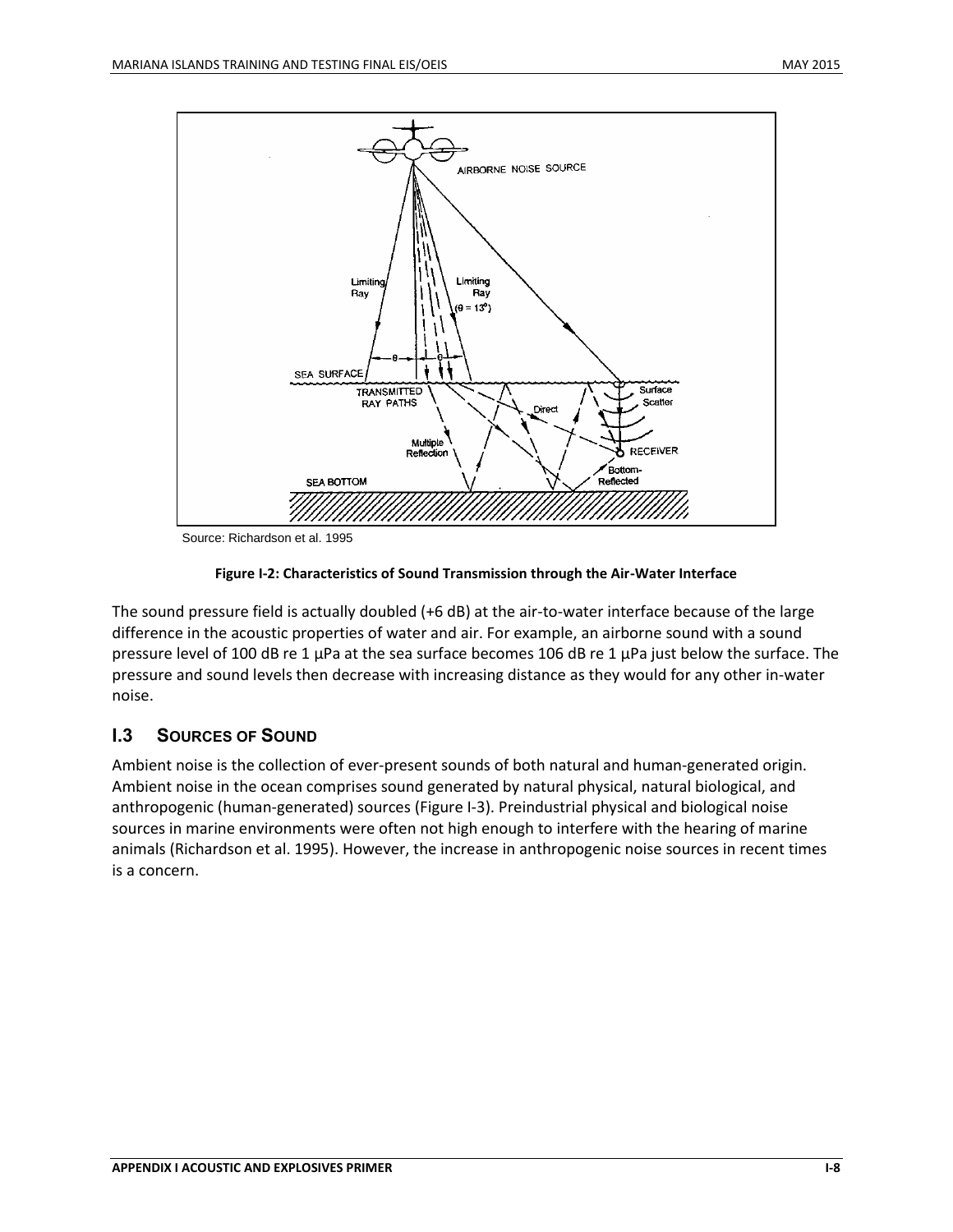

<span id="page-12-0"></span>Source: National Research Council (2003), adapted from Wenz (1962)

**Figure I-3: Oceanic Ambient Noise Levels from 1 Hertz to 100,000 Hertz, Including Frequency Ranges for Prevalent Noise Sources**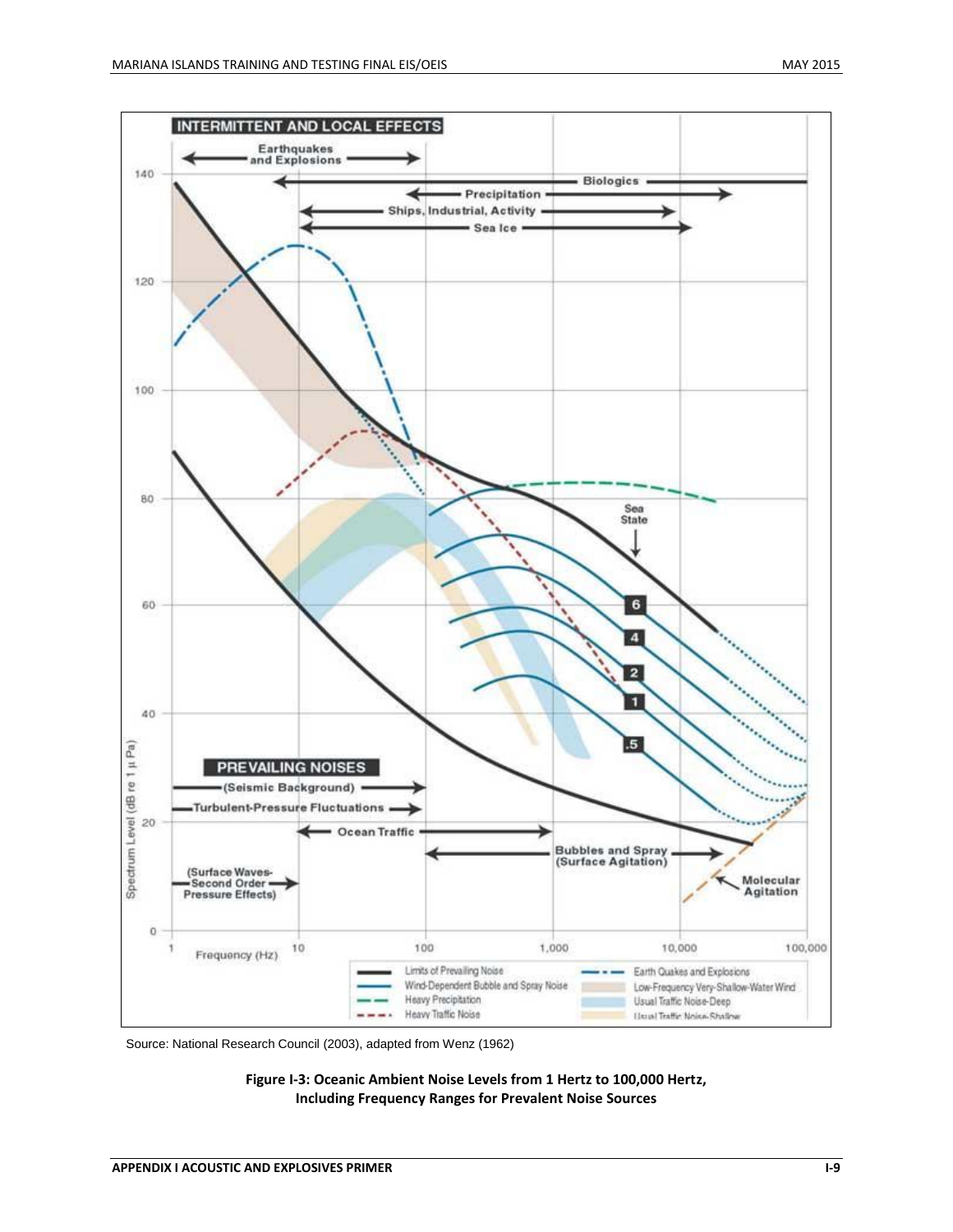Except for some sounds generated by marine mammals, most natural ocean sound is broadband (composed of a spectrum of numerous frequencies). Virtually the entire frequency spectrum is represented in ambient sound sources as shown in Figure I-3 (National Research Council 2003, adapted from Wenz 1962). Earthquakes and explosions produce sound signals from 1 Hz to 100 Hz; marine species can produce signals from 100 Hz to more than 10,000 Hz; and commercial shipping, industrial activities, and naval ships have signals between 10 Hz and 10,000 Hz [\(Figure I-3\)](#page-12-0). Spray and bubbles associated with breaking waves are the major contributors to the ambient sound in the 500 Hz to 100,000 Hz range. At frequencies greater than 100,000 Hz, "thermal noise" caused by the random motion of water molecules is the primary source. Natural sources, especially from wave and tidal action, can cause coastal environments to have particularly high ambient sound levels.

#### <span id="page-13-0"></span>**I.3.1 UNDERWATER SOUNDS**

<span id="page-13-2"></span>Physical, biological, and anthropogenic sounds all contribute to the ambient underwater noise environment. Example source levels for various underwater sounds are shown i[n Table I-2.](#page-13-2) Many naturally occurring sounds have source levels similar to anthropogenic sounds.

| <b>Source</b>                             | <b>Source Level</b><br>(dB re 1 $\mu$ Pa at 1 m) |
|-------------------------------------------|--------------------------------------------------|
| Ice breaker ship                          | 193 <sup>1</sup>                                 |
| Large tanker                              | 1861                                             |
| Seismic airgun array (32 guns)            | 259 (peak) $1$                                   |
| Dolphin whistles                          | $125 - 173$ <sup>1</sup>                         |
| Dolphin clicks                            | $194 - 219^2$                                    |
| Humpback whale song                       | $144 - 174$ <sup>3</sup>                         |
| Snapping shrimp                           | $183 - 1894$                                     |
| Sperm whale click                         | 2365                                             |
| Naval mid-frequency active sonar (SQS-53) | 235                                              |
| Lightning strike                          | 260 <sup>6</sup>                                 |
| Seafloor volcanic eruption                | $255^7$                                          |

|  |  | Table I-2: Source Levels of Common Underwater Sounds |
|--|--|------------------------------------------------------|
|--|--|------------------------------------------------------|

 $1$  Richardson et al. 1995,  $2$  Rasmussen et al. 2002,  $3$  Payne and Payne 1985; Thompson et al. 1979, <sup>4</sup> Au and Banks 1998, <sup>5</sup> Levenson 1974; Watkins 1980, <sup>6</sup> Hill 1985, <sup>7</sup> Northrop 1974 Note: dB re 1  $\mu$ Pa at 1 m = decibels referenced to 1 micropascal at 1 meter

# <span id="page-13-1"></span>**I.3.2 PHYSICAL SOURCES OF UNDERWATER SOUND**

Physical processes that create sound in the ocean include rain, wind, waves, sea ice, lightning strikes at the sea surface, undersea earthquakes, and eruptions from undersea volcanoes. Generally, these sound sources contribute to a rise in the ambient sound levels on an intermittent basis. Underwater sound from rain typically is between 1 and 10 kHz. Wind produces frequencies between 100 Hz and 30 kHz, while wave-generated sound is a significant contributor in the infrasonic range (i.e., 1 to 20 Hz) (Simmonds et al. 2003). Seismic activity results in the production of low-frequency sounds that can be heard for great distances.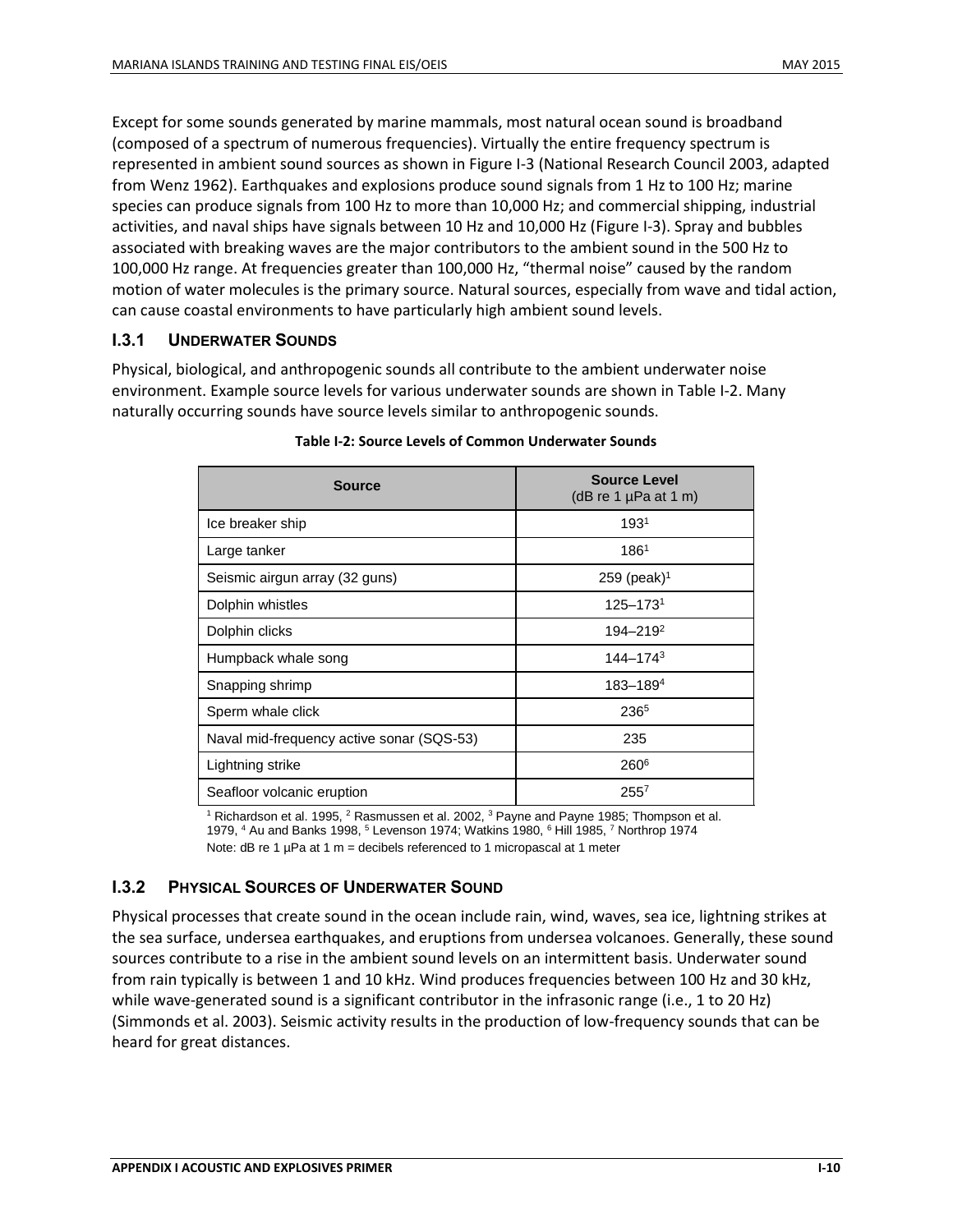# <span id="page-14-0"></span>**I.3.3 BIOLOGICAL SOURCES OF UNDERWATER SOUND**

Marine animals use sound both passively and actively to navigate, communicate, locate food, reproduce, and detect predators and other important environmental cues. Sounds produced by marine species can increase ambient sound levels by nearly 20 dB over the range of a few kHz (e.g., crustaceans and fish) or over the range of tens to hundreds of kHz (e.g., dolphin clicks and whistles). For example, reproductive activity, including courtship and spawning, accounts for the majority of sounds produced by fish. During the spawning season, croakers (famil[y Sciaenidae\)](http://www.fishbase.org/summary/FamilySummary.php?ID=331) vocalize for many hours and often dominate the acoustic environment [\(Ramcharitar et al. 2006\)](#page-21-0). Other species, including baleen whales (Mysticetes) and toothed whales and dolphins (Odontocetes) produce a wide variety of sounds in many different behavioral contexts. These sounds can include tonal calls, clicks, whistles, and pulsed sounds, which cover a wide range of frequencies depending on the species and sound type produced. For instance, bottlenose dolphin clicks and whistles have a dominant frequency range of 110–130 kHz and 3.5–14.5 kHz, respectively (Au 1993). In addition, sperm whale clicks range in frequency from 0.1 kHz-30 kHz, with dominant energy in two bands (2–4 kHz and 10–16 kHz) (Richardson et al. 1995). Blue and fin whales produce low-frequency moans at frequencies of 10–25 Hz. Colonies of snapping shrimp can generate sounds at frequencies of 2–15 kHz.

# <span id="page-14-1"></span>**I.3.4 ANTHROPOGENIC SOURCES OF UNDERWATER SOUND**

In addition to sounds generated during Navy training and testing, other non-Navy activities also introduce similar types of anthropogenic (human-generated) sound into the ocean from a number of sources, including non-military vessel traffic, industrial operations onshore (pile driving), seismic profiling for oil exploration, oil drilling, underwater explosions, and in-air sources that can enter the water. Noise levels resulting from human activities in coastal and offshore areas are increasing; however, there are few historical records of ambient noise data to substantiate the level of increase. Some studies have documented increases in ambient noise off California over the last several decades (Andrew et al. 2002, McDonald et al. 2006, McDonald et al. 2008).

Commercial shipping is the most widespread source of human-made, low-frequency (0–1,000 Hz) noise in the oceans and may contribute more than 75 percent of all human-made sound in the sea (International Council for the Exploration of the Sea 2005), particularly in coastal areas and near shipping lanes (see Figure 3.12-1 for commercial shipping lanes in the Study Area). There are approximately 20,000 large commercial vessels at sea worldwide at any given time. Because low-frequency sounds carry for long distances, a large vessel emitting sound at 6.8 Hz can be detected 75–250 nautical miles away (Polefka 2004). The dominant component of low-frequency ambient noise is commercial tankers, which contribute twice as much noise as cargo vessels and at least 100 times as much noise as research vessels (Hatch et al. 2008). Most of these sounds are produced as a result of propeller cavitation (when air spaces created by the motion of propellers collapse) (Southall et al. 2007).

High-intensity, low-frequency impulse sounds are emitted during seismic surveys to determine the structure and composition of the geological formations below the sea bed to identify potential hydrocarbon reservoirs (i.e., oil and gas exploration) (Simmonds et al. 2003).

# <span id="page-14-2"></span>**I.3.5 AERIAL SOUNDS**

Aerial sounds may be produced by physical, biological, or anthropogenic sources. These sounds may be transmitted across the air-water interface as well. Of the physical sources of sound, surf noise is one of the most dominant. The highest sound levels from surf are typically low frequency (below 100 Hz). Biological sources of sound can be a significant contribution to the noise level in coastal environments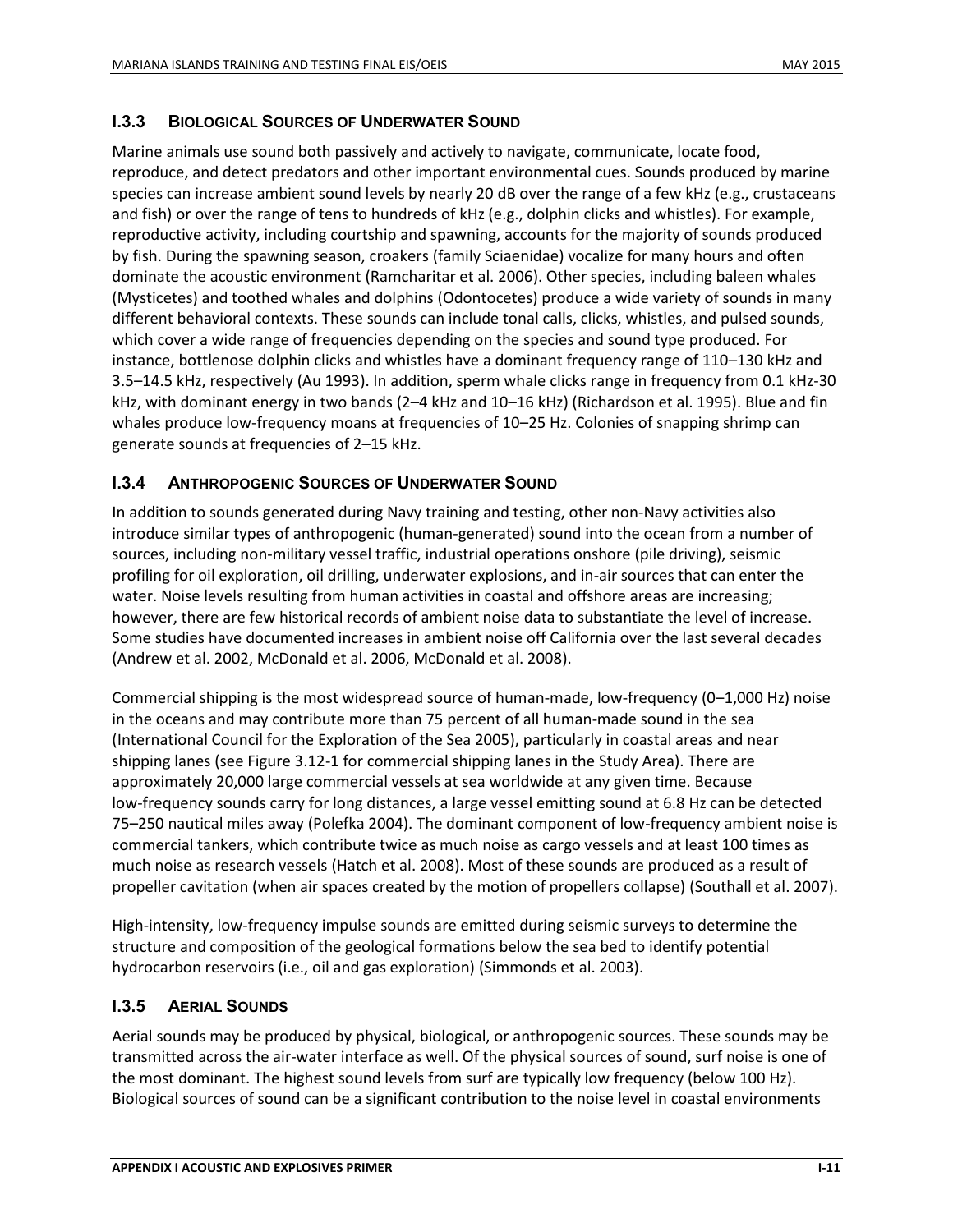such as areas occupied by highly vocal sea lions. Anthropogenic noise sources like ships, industrial sites, cars, and airplanes are also potential contributors.

# <span id="page-15-0"></span>**I.3.6 NAVY SOURCES OF SOUND IN THE WATER**

Many of the Navy's proposed activities may introduce sound into the ocean. The type of sound will determine how that source is measured and evaluated for potential impacts to the environment. All of the Navy-produced sounds may be categorized as impulse or non-impulse. Impulse sounds feature a very rapid increase to high pressures, followed by a rapid return to the static pressure. Impulse sounds are often produced by processes involving a rapid release of energy or mechanical impacts (Hamernik and Hsueh 1991). Non-impulse sounds lack the rapid rise time and can have longer durations than impulse sounds. Non-impulse sound can be continuous or intermittent. Se[e Figure I-4](#page-15-3) for examples of impulse and non-impulse underwater sound sources.



**Figure I-4: Examples of Impulse and Non-impulse Sound Sources**

# <span id="page-15-3"></span><span id="page-15-1"></span>**I.4 SOUND METRICS**

# <span id="page-15-2"></span>**I.4.1 PRESSURE**

Various sound pressure metrics are illustrated in [Figure I-5](#page-16-2) for a (a) non-impulse, and (b) an impulse sound. Sound pressure varies differently with time for non-impulse and impulse sounds. As shown in [Figure I-5,](#page-16-2) the non-impulse sound has a relatively gradual rise in pressure from static pressure (the ambient pressure without the added sound), while the impulse sound has a near-instantaneous rise to a higher peak pressure. The peak pressure shown on both illustrations is the maximum absolute value of the instantaneous sound pressure during a specified time interval, which accounts for the values of peak pressures below the static (ambient) pressure (American National Standards Institute 1994). Peak-topeak pressure is the difference between the maximum and minimum sound pressures. The root-meansquared sound pressure is often used to describe the average pressure level of sounds. As the name suggests, this method takes the square root of the average squared sound pressure values over a time interval. The duration of this time interval can have a strong effect on the measured root-mean-squared sound pressure for a given sound, especially where pressure levels vary significantly, as during an impulse. If the analysis duration includes a significant portion of the waveform after the impulse has ended and the pressure has returned to near static, the root-mean-squared level would be relatively low. If the analysis duration includes the highest pressures of the impulse and excludes the portion of the waveform after the impulse has terminated, the root-mean-squared level would be comparatively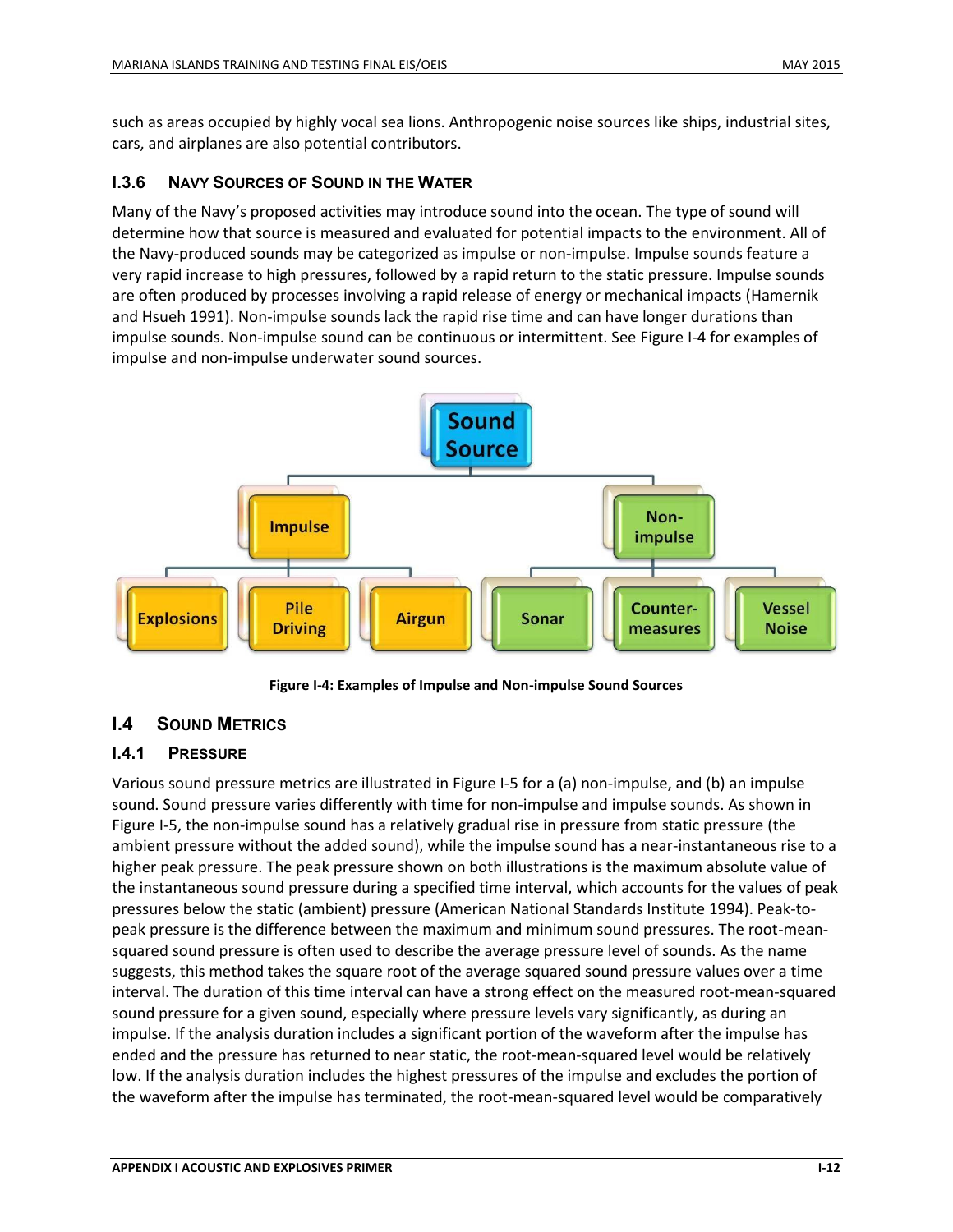high. For this reason, it is important to specify the duration used to calculate the root-mean-squared pressure for impulse sounds.



**Figure I-5: Various Sound Pressure Metrics for a Hypothetical (a) Pure Tone (Non-Impulse) and (b) Impulse Sound**

# <span id="page-16-2"></span><span id="page-16-0"></span>**I.4.2 SOUND PRESSURE LEVEL**

Because mammalian ears can detect large pressure ranges and humans judge the relative loudness of sounds by the ratio of the sound pressures (a logarithmic behavior), sound pressure level is described by taking the logarithm of the ratio of the sound pressure to a reference pressure (American National Standards Institute 1994). Use of a logarithmic scale compresses the wide range of pressure values into a more usable numerical scale.

Sound levels are normally expressed in dB. To express a pressure *X* in decibels using a reference pressure *Xref*, the equation is:

$$
20\log_{10}\!\!\left(\frac{X}{X_{_{ref}}}\right)
$$

The pressure *X* is the root-mean-square value of the pressure. When a value is presented in decibels, it is important to specify the value and units of the reference pressure. Normally the decibel value is given, followed by the text "re," meaning "with reference to," and the value and unit of the reference pressure. The standard reference pressures are 1  $\mu$ Pa for water and 20  $\mu$ Pa for air (American National Standards Institute 1994). It is important to note that, because of the difference in reference units between air and water, the same absolute pressures would result in different dB values for each medium.

# <span id="page-16-1"></span>**I.4.3 SOUND EXPOSURE LEVEL**

When analyzing effects on marine animals from multiple moderate-level sounds, it is necessary to have a metric that quantifies cumulative exposure(s) (American National Standards Institute 1994). The Sound Exposure Level (SEL) can be thought of as a composite metric that represents both the intensity of a sound and its duration. Individual time-varying noise events (e.g., a series of sonar pings) have two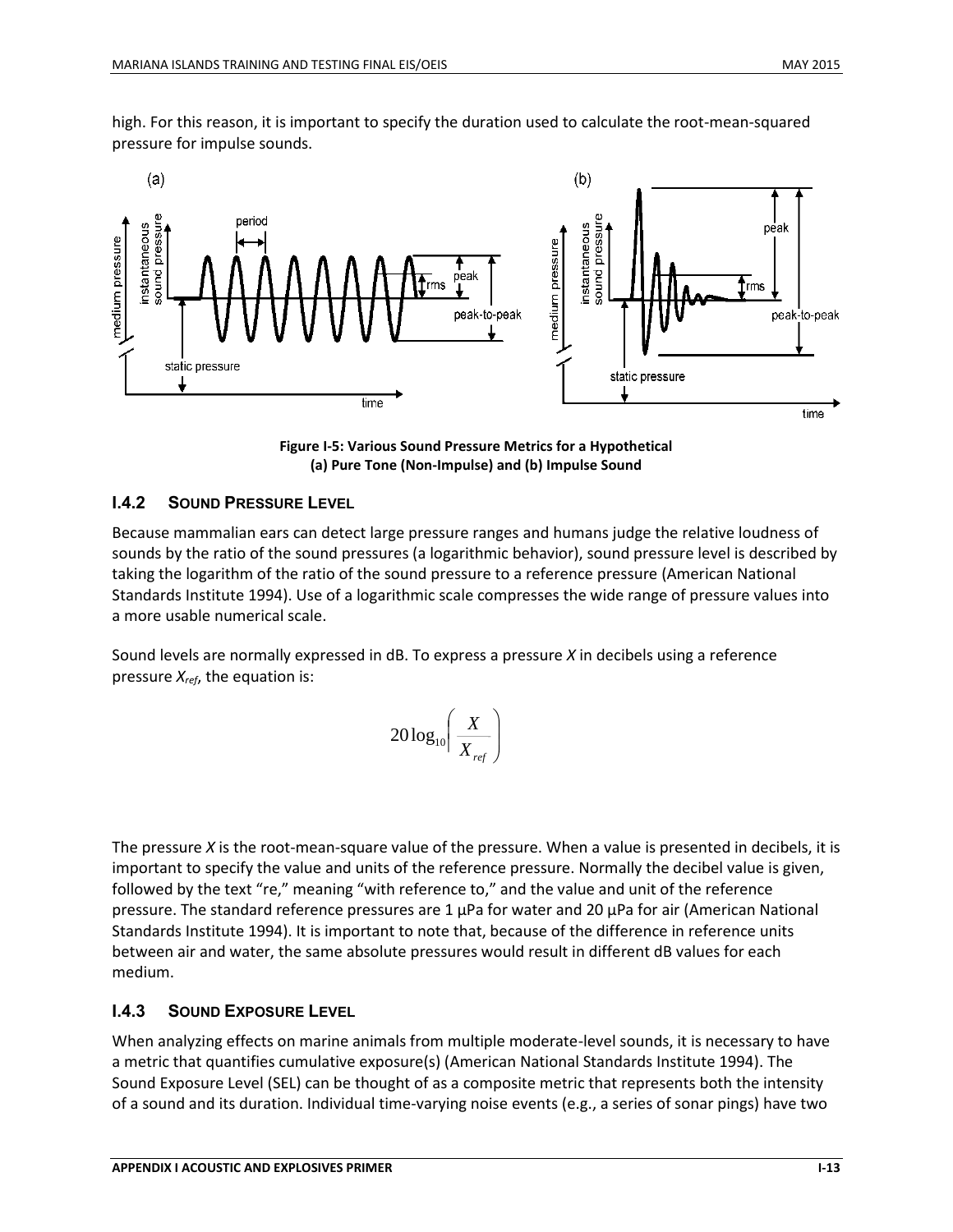main characteristics: (1) a sound level that changes throughout the event and (2) a period of time during which the source is exposed to the sound. Cumulative SEL provides a measure of the net impact of the entire acoustic event, but it does not directly represent the sound level heard at any given time. Sound exposure level is determined by calculating the decibel level of the cumulative sum-of-squared pressures over the duration of a sound, with units of dB re 1  $\mu$ Pa-squared second ( $\mu$ Pa<sup>2</sup>-s) for sounds in water.

Some rules of thumb for SEL are as follows:

- The numeric value of SEL is equal to the sound pressure level of a one-second sound that has the same total energy as the exposure event. If the sound duration is one second, sound pressure level and SEL have the same numeric value (but not the same reference quantities). For example, a one-second sound with a sound pressure level of 100 dB re 1  $\mu$ Pa has a SEL of 100 dB re  $1 \mu Pa^2$ -s.
- If the sound duration is constant but the sound pressure level changes, SEL will change by the same number of decibels as the sound pressure level.
- $\bullet$  If the sound pressure level is held constant and the duration ( $\tau$ ) changes, SEL will change as a function of  $10log_{10}(T)$ :
	- $\circ$  10log<sub>10</sub>(10) = 10, so increasing duration by a factor of 10 raises SEL by 10 dB.
	- $\circ$  10log<sub>10</sub>(0.1) = -10, so decreasing duration by a factor of 10 lowers SEL by 10 dB.
	- o Since 10log<sub>10</sub>(2) ≈ 3, so doubling the duration increases SEL by 3 dB.
	- o 10log<sub>10</sub>(1/2) ≈ -3, so halving the duration lowers SEL by 3 dB.

[Figure I-6](#page-18-0) illustrates the summation of energy for a succession of sonar pings. In this hypothetical case, each ping has the same duration and sound pressure level. The SEL at a particular location from each individual ping is 100 dB re 1  $\mu$ Pa<sup>2</sup>-s (red circles). The upper, blue curve shows the running total or cumulative SEL.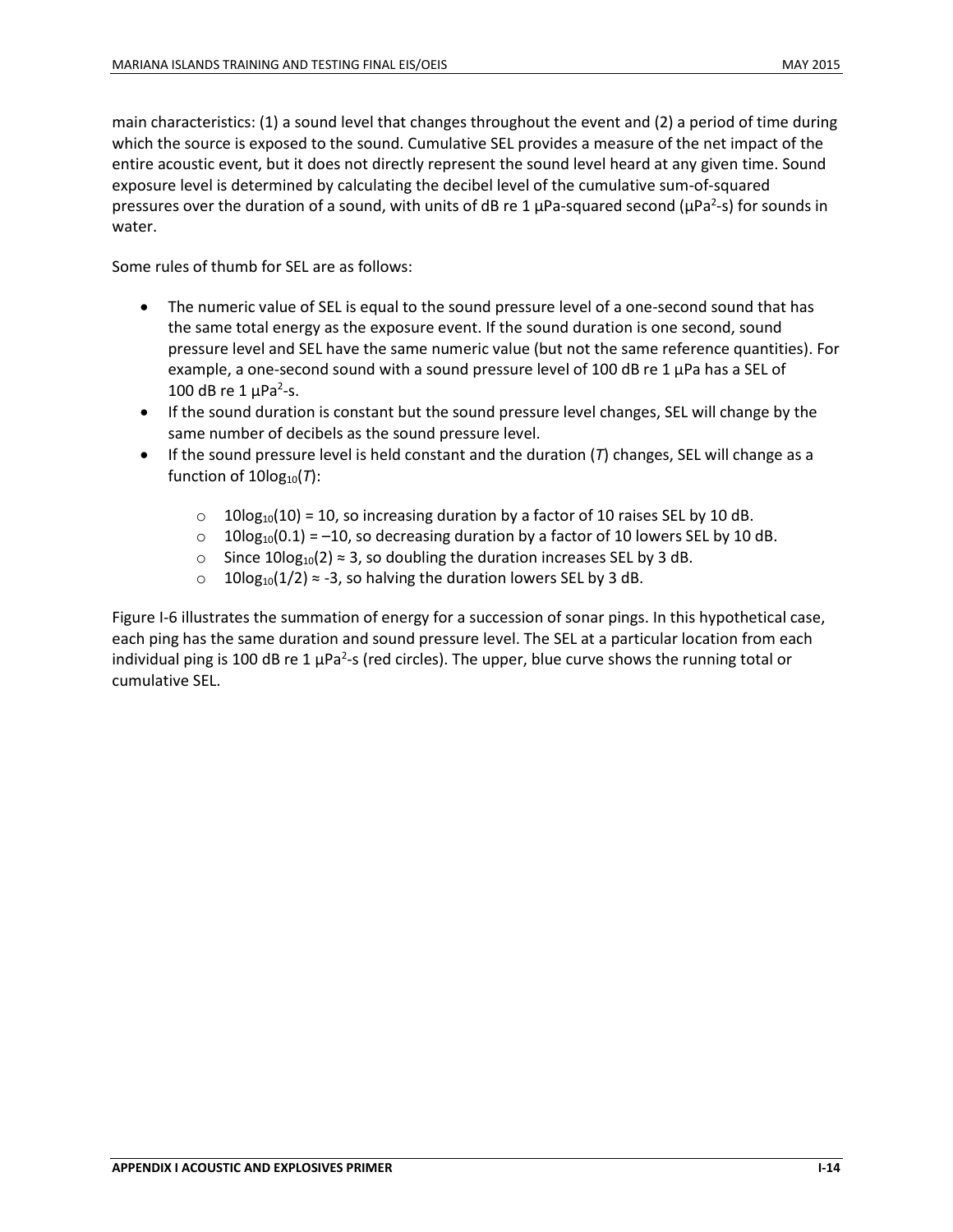

<span id="page-18-0"></span>**Figure I-6: Summation of Acoustic Energy (Cumulative Exposure Level, or Sound Exposure Level) from a Hypothetical, Intermittently Pinging, Stationary Sound Source (EL = Exposure Level)**

After the first ping, the cumulative SEL is 100 dB re 1  $\mu$ Pa<sup>2</sup>-s. Since each ping has the same duration and sound pressure level, receiving two pings is the same as receiving a single ping with twice the duration. The cumulative SEL from two pings is therefore 103 dB re 1  $\mu$ Pa<sup>2</sup>-s. The cumulative SEL from four pings is 3 dB higher than the cumulative SEL from two pings, or 106 dB re 1  $\mu$ Pa<sup>2</sup>-s. Each doubling of the number of pings increases the cumulative SEL by 3 dB.

[Figure](#page-19-1) I-7 shows a more realistic example where the individual pings do not have the same sound pressure level or SEL. These data were recorded from a stationary hydrophone as a sound source approached, passed, and moved away from the hydrophone. As the source approached the hydrophone, the received sound pressure level from each ping increased, causing the SEL of each ping to increase. After the source passed the hydrophone, the received sound pressure level and SEL from each ping decreased as the source moved farther away (downward trend of red line), although the cumulative SEL increased with each additional ping received (slight upward trend of blue line). The main contributions are from those pings with the highest individual SELs. Individual pings with SELs 10 dB or more below the ping with the highest level contribute little (less than 0.5 dB) to the total cumulative SEL. This is shown in [Figure](#page-19-1) I-7 where only a small error is introduced by summing the energy from the eight individual pings with SEL greater than 185 dB re 1  $\mu$ Pa<sup>2</sup>-s (black line), as opposed to including all pings (blue line).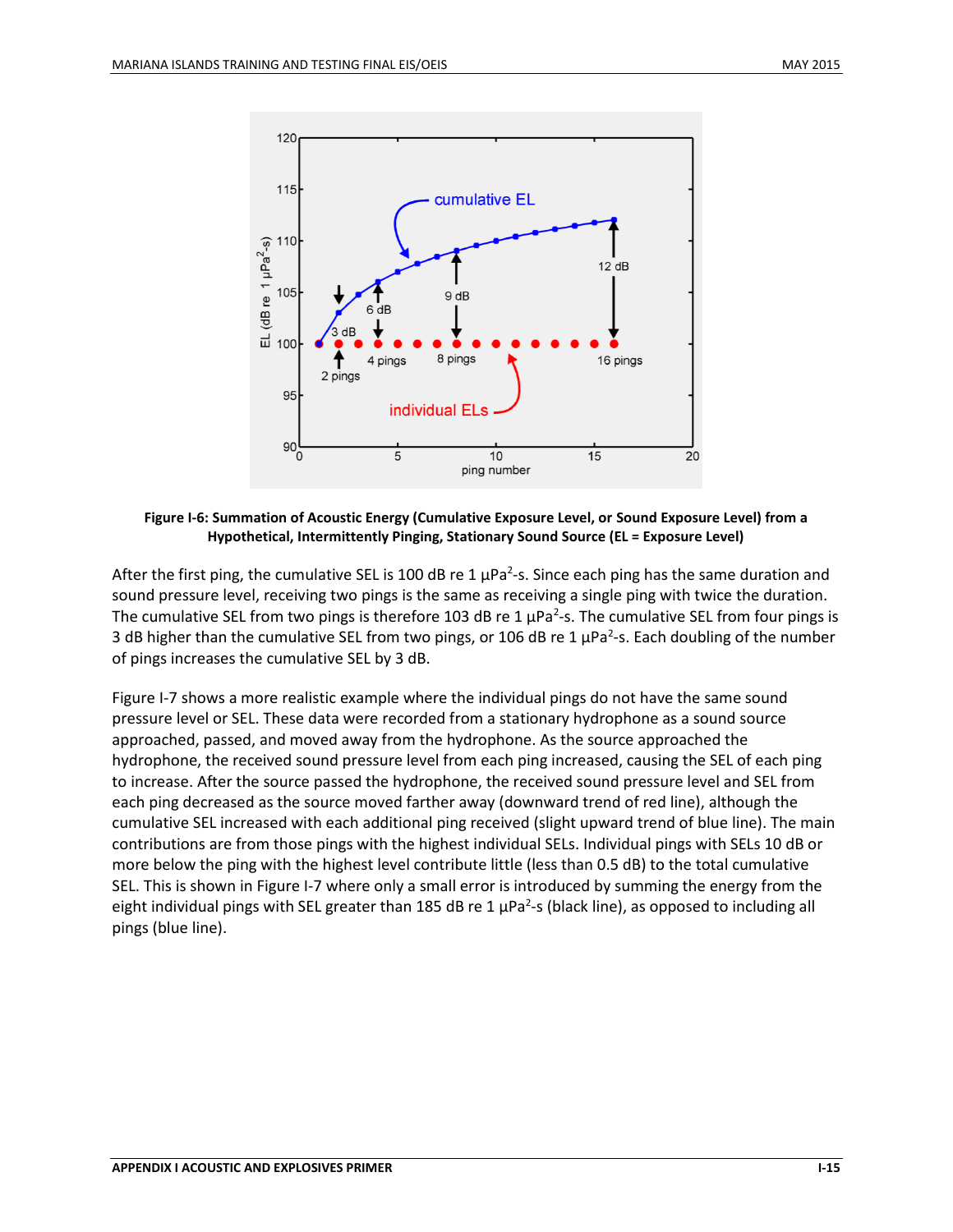

#### <span id="page-19-1"></span>**Figure I-7: Cumulative Sound Exposure Level under Realistic Conditions with a Moving, Intermittently Pinging Sound Source (Cumulative Exposure Level = Sound Exposure Level)**

#### **Impulse (Pascal-seconds)**

Impulse is a metric used to describe the pressure and time component of an intense shock wave from an explosive source. The impulse calculation takes into account the magnitude and duration of the initial peak positive pressure, which is the portion of an impulse sound most likely to be associated with damage. Specifically, impulse is the time integral of the initial peak positive pressure with units Pascal-seconds. The peak positive pressure for an impulse sound is shown in [Figure I-5](#page-16-2) as the first and largest pressure peak above static pressure. This metric is used to assess potential injurious effects from explosives.

# <span id="page-19-0"></span>**I.4.4 AUDITORY WEIGHTING FUNCTIONS**

Animals, including humans, are not equally sensitive to sounds across their entire hearing range. The subjective judgment of a sound level by a receiver such as an animal is known as loudness. Two sounds received at the same sound pressure level (an objective measurement), but at two different frequencies, may be perceived by an animal at two different loudness levels depending on its hearing sensitivity (lowest sound pressure level at which a sound is first audible) at the two different frequencies. Furthermore, two different species may judge the relative loudness of the two sounds differently.

Auditory weighting functions are a method common in human hearing risk analysis to account for differences in hearing sensitivity at various frequencies. This concept can be applied to other species as well. When used in analyzing the impacts of sound on an animal, auditory weighting functions adjust received sound levels to emphasize ranges of best hearing and de-emphasize ranges of less or no sensitivity. A-weighted sound levels, often seen in units of "dBA," (A-weighted decibels) are frequency-weighted to account for the sensitivity of the human ear to a barely audible sound. Many measurements of sound in air appear as A-weighted decibels in the literature because the intent of the authors is often to assess noise impacts on humans.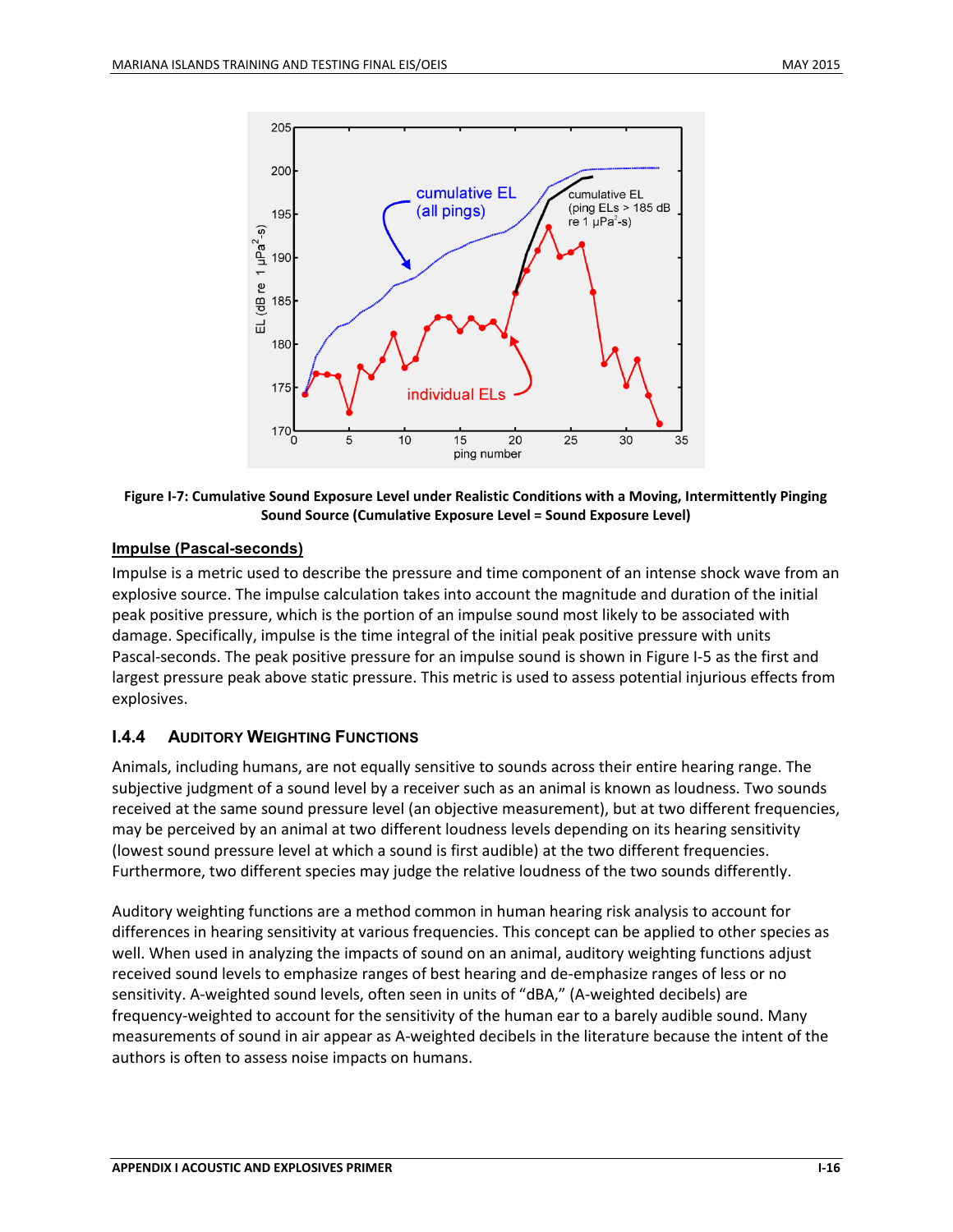# **REFERENCES**

- Andrew, R. K., Howe, B. M., Mercer, J. A., & Dzieciuch, M. A. (2002). Ocean ambient sound: comparing the 1960s with the 1990s for a receiver off the California coast. Acoustics Research Letters Online, 3, 65.
- American National Standards Institute. (1994). ANSI S1.1-1994 (R 2004) American National Standard Acoustical Terminology (Vol. S1.1-1994 (R 2004)). New York, NY: Acoustical Society of America.
- Au, W. W. L. (1993). The Sonar of Dolphins (pp. 227). New York: Springer-Verlag.
- Au, W. W. L. & Banks, K. (1998). The acoustics of the snapping shrimp *Synalpheus parneomeris* in Kaneohe Bay. *Journal of the Acoustical Society of America, 103*(1), 41-47.
- Baggeroer, A. & Munk, W. (1992). The Heard Island feasibility test. *Physics Today*, 22-30.
- Campbell, R. R., Yurick, D. B. & Snow, N. B. (1988). Predation on narwhals, *Monodon monoceros*, by killer whales, *Orcinus orca*, in the Eastern Canadian Arctic. *Canadian Field-Naturalist, 102*(4), 689-696.
- Eller, A. I. & Cavanagh, R. C. (15118). (2000). Subsonic aircraft noise at and beneath the ocean surface: estimation of risk for effects on marine mammals. (Vol. AFRL-HE-WP-TR-2000-0156).
- Hamernik, R. P. & Hsueh, K. D. (1991). Impulse noise: some definitions, physical acoustics and other considerations. [special]. *Journal of the Acoustical Society of America, 90*(1), 189-196.
- Hatch, L., Clark, C., Merrick, R., Van Parijs, S., Ponirakis, D., Schwehr, K., Wiley, D. (2008). Characterizing the relative contributions of large vessels to total ocean noise fields: A case study using the Gerry E. Studds Stellwagen Bank National Marine Sanctuary. *Environmental Management, 42*, 735-752. doi:10.1007/s00267-008-9169-4
- Hill, R.D. (1985). Investigation of lightning strikes to water surfaces. *Journal of the Acoustical Society of America*, 78(6), 2096-2099.
- International Council for the Exploration of the Sea. (2005). *Answer to DG Environment Request on Scientific Information Concerning Impact of Sonar Activities on Cetacean Populations*. (pp. 6). Copenhagen, Denmark: International Council for the Exploration of the Sea. Available from European Commission website: http://ec.europa.eu/environment/nature/conservation/species/whales\_dolphins/
- Kinsler, L. E., Frey, A. R., Coppens, A. B. & Sanders, J. V. (1982). Fundamentals of Acoustics (3rd ed.). New York, NY: Wiley.
- Laney, H. & Cavanagh, R. C. (15117). (2000). Supersonic aircraft noise at and beneath the ocean surface: estimation of risk for effects on marine mammals. (Vol. AFRL-HE-WP-TR-2000-0167, pp. 1-38).
- Levenson, C. (1974). Source level and bistatic target strength of the sperm whale (*Physeter catodon*) measured from an oceanographic aircraft. *Journal of the Acoustical Society of America, 55*(5), 1100- 1103.
- Marine Species Modeling Team. (2012). Determination of Acoustic Effects on Marine Mammals and Sea Turtles for the Atlantic Fleet Training and Testing Environmental Impact Statement/Overseas Environmental Impact Statement. (NUWC-NPT Technical Report 12,071) Naval Undersea Warfare Command Division, Newport.
- McDonald, M. A., Hildebrand, J. A., & Wiggins, S. M. (2006). Increases in deep ocean ambient noise in the Northeast Pacific west of San Nicolas Island, California.